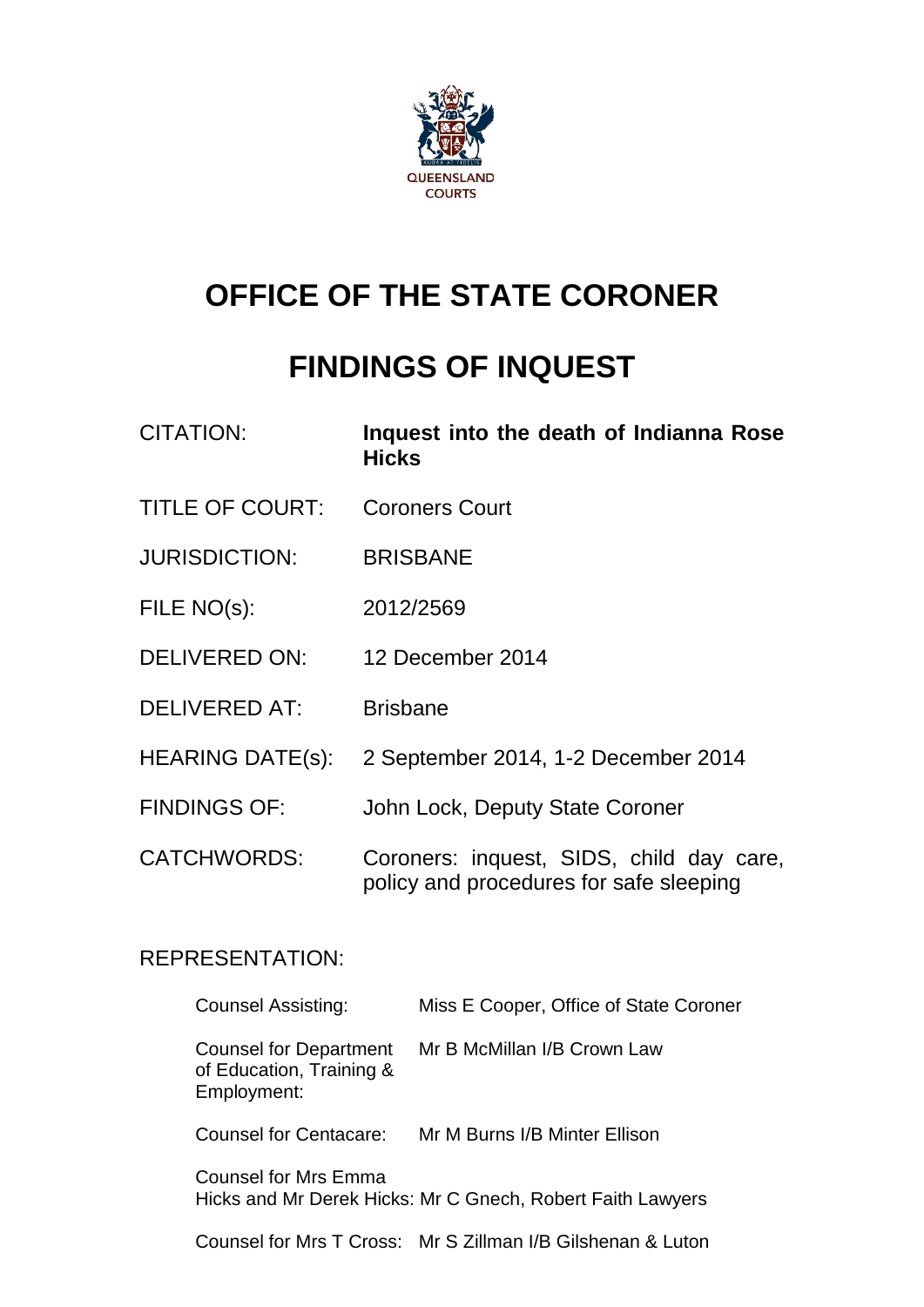## Table of Contents

| Queensland Police Service (QPS) and evidence led at the inquest8       |
|------------------------------------------------------------------------|
| Centacare (establisher of the Sunshine Coast Family Day Care Scheme) 9 |
|                                                                        |
|                                                                        |
|                                                                        |
|                                                                        |
|                                                                        |
|                                                                        |
|                                                                        |
|                                                                        |
| 22<br>How she died.                                                    |
|                                                                        |
|                                                                        |
|                                                                        |
|                                                                        |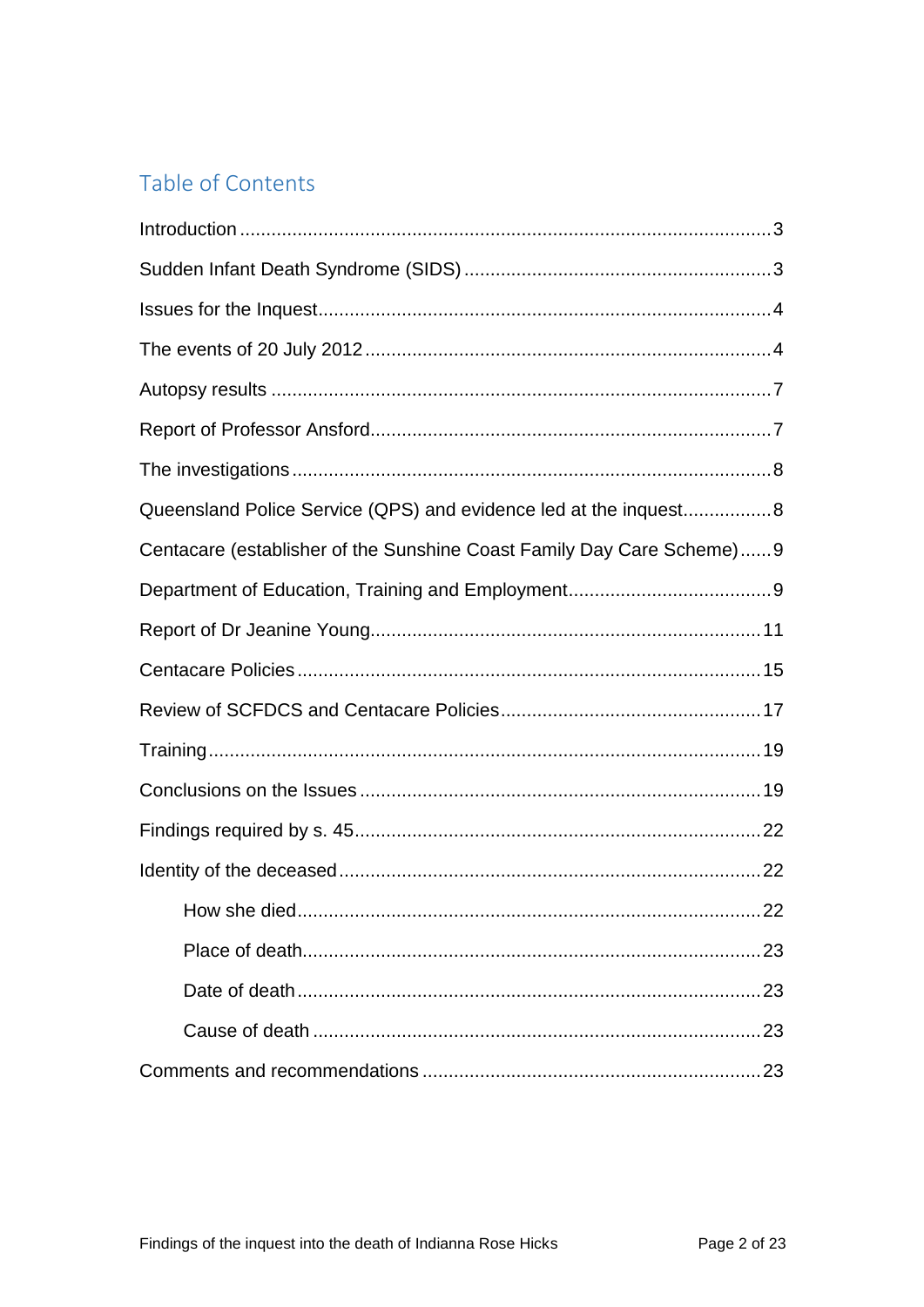## <span id="page-2-0"></span>**Introduction**

l

- 1. Indianna Hicks was 5 months old when she died suddenly and unexpectedly on 20 July 2012. At the time of her death, she was in the care of a family day care facility at the Sunshine Coast. Tracey Cross was her day carer. Mrs Cross resided and cared for children at her home at Little Mountain, Caloundra.
- 2. Sometime between 2:30 and 2:45 pm, Mrs Cross went to get Indianna up from her afternoon sleep. Mrs Cross noticed that Indianna was lying face down and her skin was pale. Resuscitation efforts were futile. An autopsy examination concluded the death came within the category of Sudden Infant Death Syndrome (SIDS).

## <span id="page-2-1"></span>**Sudden Infant Death Syndrome (SIDS)**

- 3. SIDS is defined as the sudden and unexpected death of an infant under one year of age, with the onset of the lethal episode apparently occurring during sleep, and which remains unexplained after a thorough investigation, including performance of a complete autopsy and review of the circumstances of death (including death scene) and the clinical history.
- 4. Common factors have been identified in large scale epidemiological studies worldwide and are broadly divided into four groups of factors namely Infant factors, Parental factors, Socio-economic factors and Environmental factors.
- 5. In relation to Environmental factors the studies strongly suggest that inappropriate sleeping arrangements increase the risks of SIDS. The constant message disseminated by public health sources in relation to safe sleeping practices, includes putting the baby on the back to sleep from birth and to sleep with the face uncovered. A number of other environmental factors, which are not found in this case, can also be relevant.
- 6. SIDS has been a formal diagnostic entity for over 25 years. The term 'sudden unexpected death in infancy' is a general term that covers not only SIDS but also other types of unexpected infant deaths. Various categories of SIDS and SUDI have been adopted in an attempt to improve the specificity of diagnosis and to facilitate more comprehensive investigations and categorisation of cases of an unexpected infant death. It is the view of many that terms such as 'undetermined' or 'unascertained' are plagued with non-specificity, which the new definitions have attempted to avoid.<sup>1</sup>
- 7. The evidence from the investigations did not immediately suggest there were any unsafe practices or environment. The cot in this case complied with Australian Standards, and there was nothing else in the cot aside from Indianna, who was wrapped in a bunny rug in accordance with Mrs Hicks' instructions. The most likely situation is that Indianna has managed to roll herself over onto her stomach, thus placing her in a dangerous position for sleeping, however it cannot be determined conclusively that

Findings of the inquest into the death of Indianna Rose Hicks Page 3 of 23 1 Krous HF, Byard RW. Controversies in Pediatric Forensic Pathology. Forensic Science, Medicine, and Pathology 2005, 1:1:9 at page 12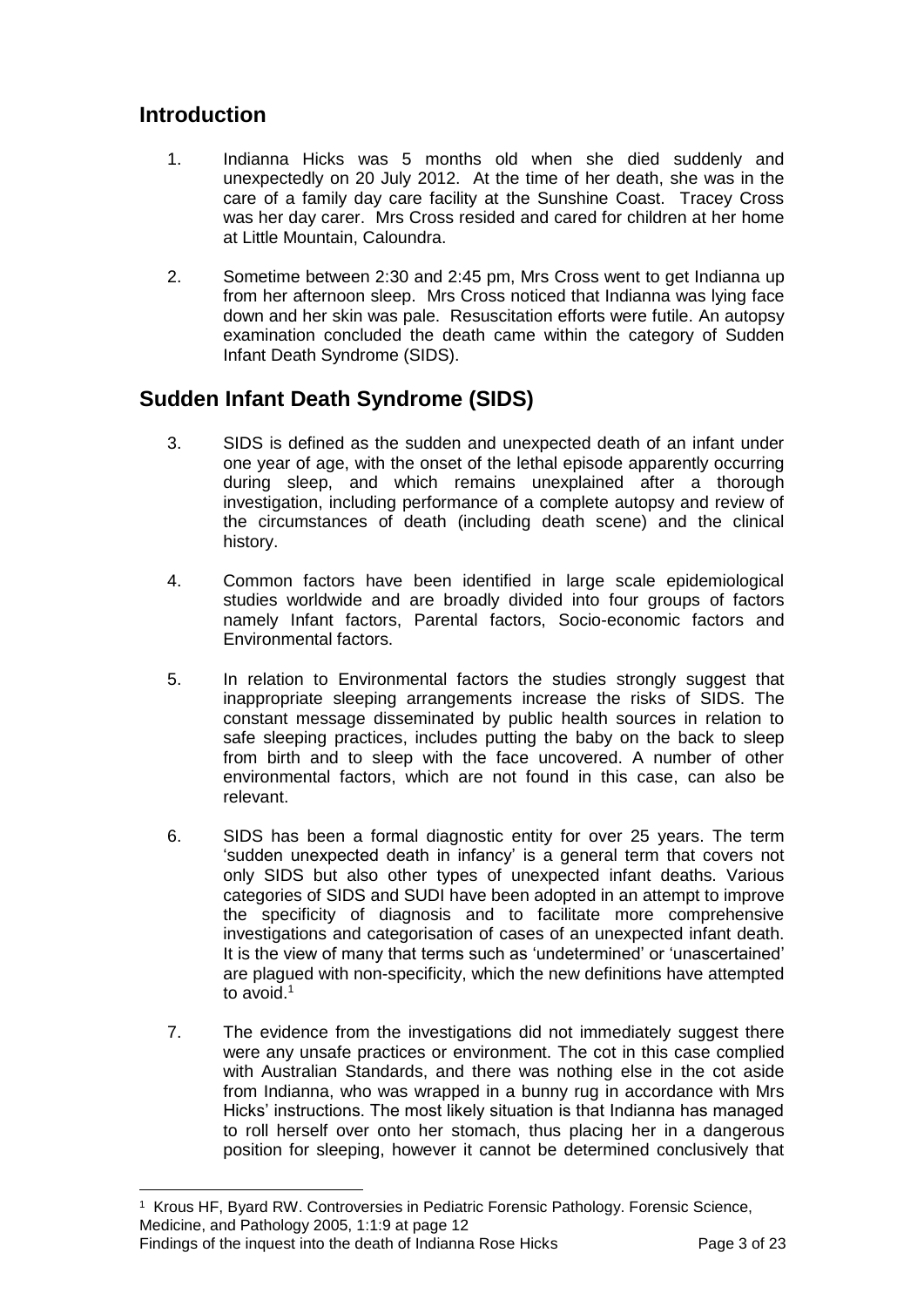this was the main causal factor. Further investigations were then completed and the evidence reviewed. Professor Jeanine Young also provided a report regarding SIDS and SIDS prevention relevant to the provision of day care services and Best Practice.

#### <span id="page-3-0"></span>*Issues for the Inquest*

- 8. Indianna's parents have expressed a number of concerns about how Indianna died. They lodged a complaint with both Centacare and the Department of Education, Training and Employment (DETE). Subsequently they requested an inquest be held.
- 9. Centacare was the Approved Provider of the day care scheme under which Mrs Cross operated. The Sunshine Coast Family Day Care Scheme (SCFDCS) was the service provider. Tracey Cross was the day carer and operated directly with SCFDCS and was subject to its policies and procedures. The Department of Education, Training and Employment (DETE) is the Queensland State Government department responsible for regulating the day care industry. It became evident during the investigation that at the time of Indianna's death in July 2012 there was a transition between the previous state based regulatory regime for day care providers to one uniformly adopted from 1 January 2012 under a National Law framework.
- 10. Given there were a number of issues raised about the circumstances of Indianna's death, a decision was made to hold an inquest. The issues for the inquest were determined at a Pre-Inquest Conference as follows:
	- a. The findings required by section 45(2) of the *Coroners Act 2003*
	- b. Investigate the circumstances leading up to the death;
	- c. Examine 'best sleep practices' with respect to infants in the age group of 3 – 6 months; and
	- d. Consider if there are ways to prevent a similar death from occurring in the future.

## <span id="page-3-1"></span>**The events of 20 July 2012**

- 11. Indianna's mother, Emma Hicks, dropped Indianna and her older toddler brother Lachlan, aged 3 off to Mrs Cross' house at about 9:30am on 20 July 2012. Mrs Cross was also caring for another toddler that day. Mrs Cross had previously looked after Lachlan in a formal day care arrangement and had looked after Indianna informally on a few occasions but this was the first day of formal day care for Indianna. There had never been any issues before.
- 12. On the day of Indianna's death, Mrs Cross had been informed by Mrs Hicks that Indianna had been suffering from a cold/virus but was otherwise well. Indianna was also teething.
- 13. Mrs Hicks provided a statement to the police confirming that Indianna did have a virus, or a cold of some sort in the lead up to her death. She had taken Indianna to the GP for a check up on 17 July 2012. Dr Amir Akram's assessment at that time was that Indianna was suffering from a common cold or viral upper respiratory tract infection. Test results confirmed the presence of Rhinovirus, the predominant cause of the common cold. In all other respects Indianna was well and was meeting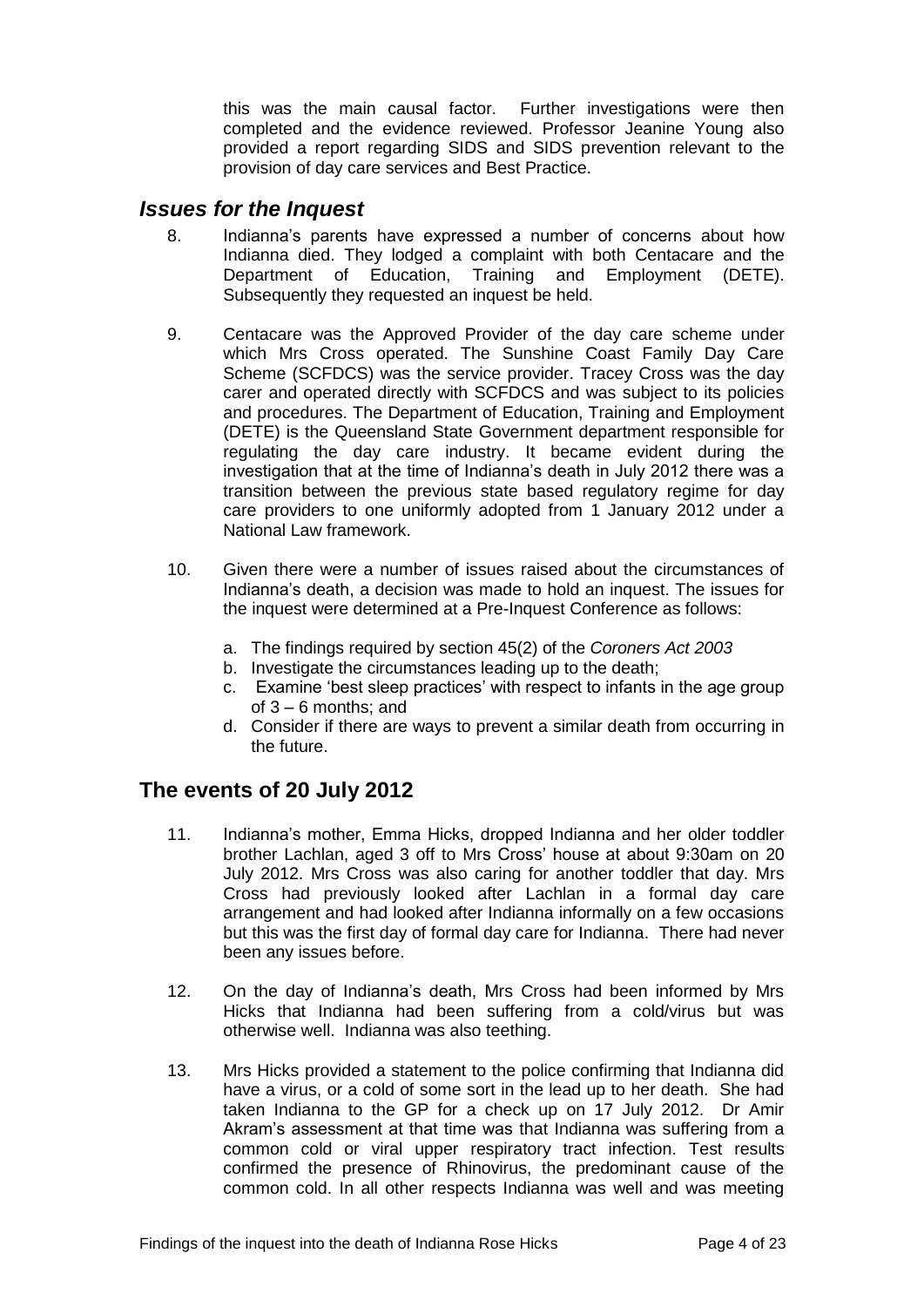her developmental stages and had received the recommended immunisations.

- 14. Mrs Hicks provided Mrs Cross with a pre-prepared bottle of formula, which was to be given to Indianna at about lunch time. As she was teething, Mrs Hick had Indianna wearing an amber teething necklace. The evidence is that Indianna had developed to the stage where since 3 months, she was able to turn from her back to her tummy but was not able to return to her back. Mrs Cross was aware of this.
- 15. Mrs Hicks adopted a form of wrapping/swaddling of Indianna such that the whole of her body including her arms were tightly held in. Wrapping is considered a useful method to help babies settle and sleep on their back.<sup>2</sup> Mrs Cross was aware of this preference and Mrs Hicks had shown her how Indianna should be wrapped as she would not settle.
- 16. It is evident Mrs Hicks and Mrs Cross were aware of the importance of babies being placed on their back to sleep. Mrs Cross had been supplied with the SIDS and Kids Safe Sleeping booklet and was aware of the importance such as no toys and other items being placed in the bed, adequate ventilation and infants being placed on their back.
- 17. Mrs Hicks was unaware of the recommendation of SIDS and Kids and other paediatric authorities that you need to consider the baby's stage of development and the arms should be left free once the startle reflex disappears around 3 months, or when the baby is able to roll from their back to their tummy, given that the wrap may prevent an older baby from returning to the back sleeping position. Mrs Cross said she was aware of this matter but took the view that the parent knows the child best and she would follow what the parents said. Mrs Cross stated she would take the same attitude in relation to teething necklaces, although she is aware some carers do not allow them.
- 18. Mrs Cross says Indianna consumed the entire bottle when she was fed at lunchtime and did not display any concerning behaviours or conditions prior to or after the lunch time feed. She had her nappy changed and was wrapped and burped before being put down for her routine sleep at about 1pm. She was placed in a travel cot, which was located in a room directly adjacent to the family/kitchen area.
- 19. There was no other sheeting in the cot other than the clothes Indianna was in, and the bunny rug she was wrapped in. Indianna was wearing a nappy, leggings, singlet, a pair of socks and a top. She was also wearing a teething necklace and had a dummy in her mouth. There was adequate ventilation in the room as the main bedroom door was open and the side double doors were open a little bit.
- 20. After about 10 minutes Mrs Cross heard Indianna crying so she went and checked on her. Indianna had spat out her dummy. Mrs Cross put the dummy back in and then left the room. This happened another two times. On the fourth occasion that Mrs Cross checked on Indianna, she noticed that Indianna had wriggled out of her bunny rug. Mrs Cross wrapped her back up and made sure she was placed on her back to continue sleeping.

 $\overline{a}$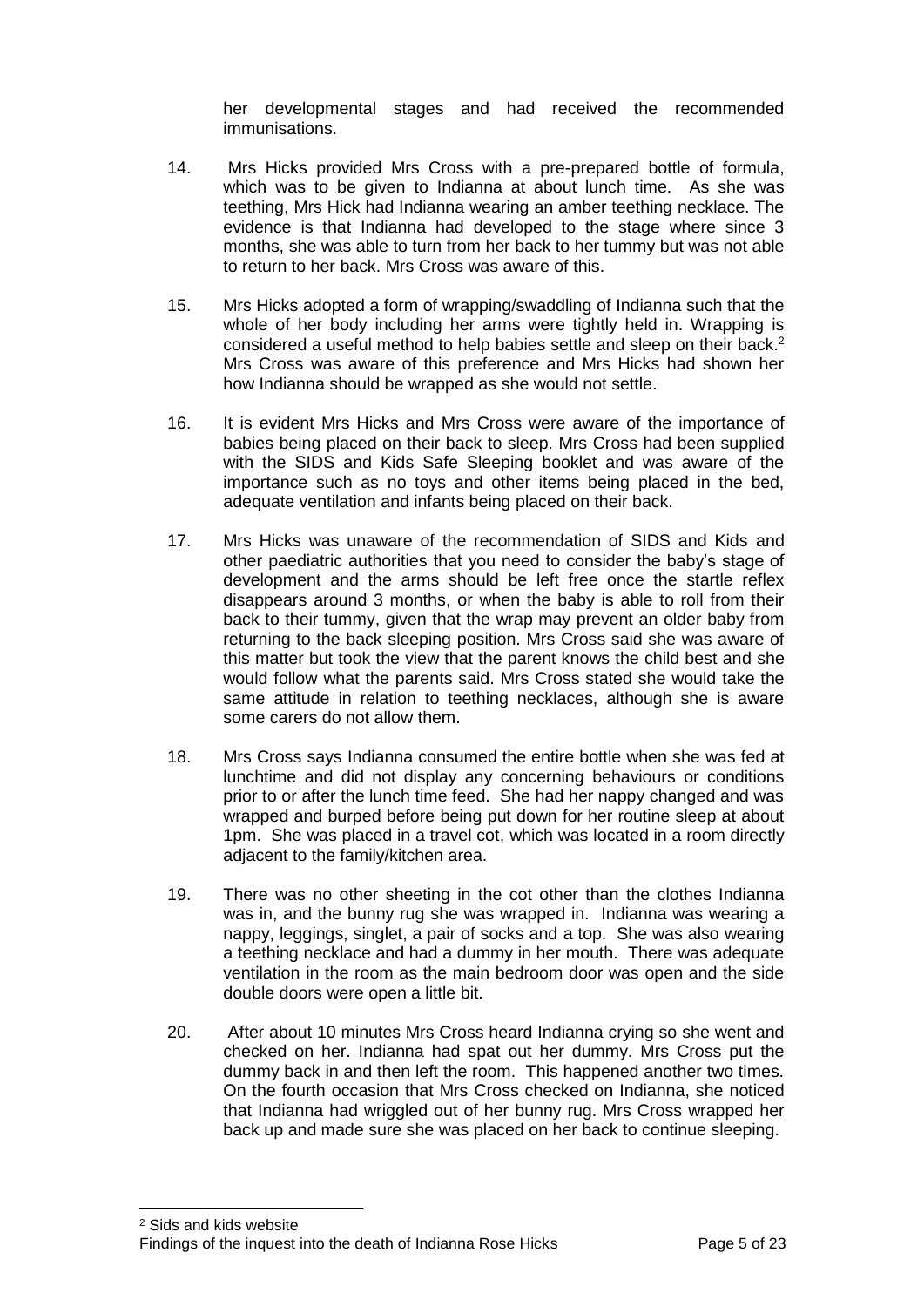- 21. Indianna was placed on her back to sleep. Mrs Cross says she checked on her a number of times over the next 90 or so minutes. On each occasion Indianna was still lying on her back. Mrs Cross stated that she could see the cot from the playroom and in addition to the four occasions that she specifically recalls attending to Indianna, she would have also walked out a few times and past her and she seemed to be having a good sleep and was on her back.
- 22. Mrs Cross said that whilst the children were asleep she also attended to cleaning up the playroom, washing up the children's lunch containers, refilling water bottles, taking nappies to the rubbish bins and having her own lunch. Whilst Mrs Cross was doing all of these things she was constantly walking past Indianna's room and would check on her.
- 23. At some time around 2:30pm Mrs Cross began preparations for starting the school run to pick up the other children. She placed the two toddlers in the motor vehicle. She states that she would have walked past Indianna in this process. She stated that she would have had a fleeting glance at Indianna. In her evidence she stated that she was guessing that Indianna was by this time on her tummy, but she does not recall that now and does not recall noticing this was the case. It has to be said that my impression of Mrs Cross's evidence at this point appeared to be have been made with hindsight and a possible reconstruction of the events in her mind.
- 24. Sometime between 2:30 and 2:45pm, Mrs Cross went to get Indianna up from her sleep as she was starting the school run to pick up the other children. Mrs Cross noticed that Indianna was lying face down and her skin was pale. Mrs Cross picked her up and noticed she was limp. Her eyes were a dark colour and there was a small reddish mark on the right side of her face, which looked like where she had been lying.
- 25. Mrs Cross noticed froth and mucus in Indianna's nose and mouth area. Mrs Cross cleared this and began CPR. She called Queensland Ambulance Services (QAS) at 2:52pm and they arrived at 3:01pm.
- 26. QAS took Indianna to the Caloundra Hospital. At no point did Indianna respond to the attempts to resuscitate her and she was pronounced deceased at the hospital. It is apparent that the other two children remained in the motor vehicle during these events and did not see anything.
- 27. Mrs Hicks was not contacted during this emergency period. She arrived at the residence at about 3:40pm to pick up her children to find Mrs Cross on the floor of the living room visibly upset. It was at this stage that Mrs Cross informed Mrs Hicks that there had been an incident involving Indianna and she had been taken to hospital. I will refer to this later as it is an issue that understandably compounded the grief experienced by the parents.
- 28. Mrs Cross did contact the SCFDCS and someone from the scheme as well as her husband attended to provide support. At this point Mrs Cross was very upset and felt that she must have done something wrong.
- 29. Among other issues, which included the supervision of Indianna, Mrs Hicks raised the fact that she received a notification on her Facebook account which showed that Mrs Cross was on Facebook at about 1:19pm on the afternoon of Indianna's death. This concerned Mrs Hicks, as her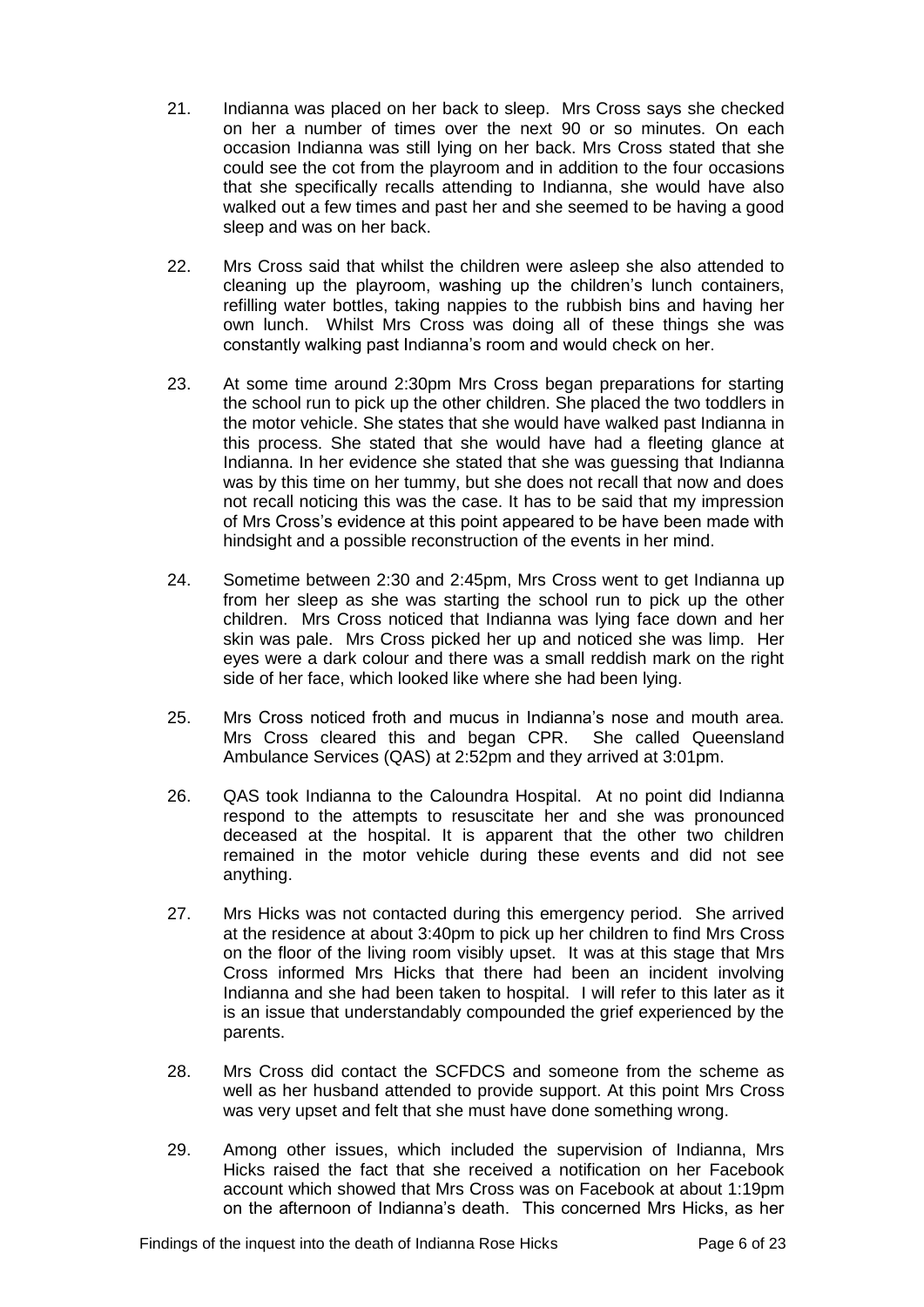view was that it meant that Mrs Cross was not supervising her daughter properly.

30. Mrs Cross addressed the Facebook issue in an addendum statement. She said that on the relevant day her computer and Facebook were both on as usual. In fact they are left on 24 hours a day. She recalled that after she put Indianna down for her afternoon sleep she did go into her office. She usually spends the time when the children are asleep to make phone calls and attend to the daily paperwork. Mrs Cross does not think she played any computer games on this particular afternoon.

#### <span id="page-6-0"></span>**Autopsy results**

- 31. A full internal autopsy was conducted by an experienced forensic pathologist Dr Peter Ellis on 24 July 2012.
- 32. No skeletal abnormalities were detected nor was there any evidence of previous injury. Indianna was well developed for her age and well nourished. There were no obvious external abnormalities.
- 33. Internal examination revealed a number of small haemorrhages on the surface of both of the lungs but no other abnormalities were detected. No significant pathological abnormalities were found. Toxicological examination revealed no alcohol or drugs other than a very small quantity of paracetamol.
- 34. Given the lack of pathological features at autopsy, Dr Ellis concluded that Indianna's death fell into the category of Sudden Infant Death Syndrome (SIDS), classic type 1(a).

#### <span id="page-6-1"></span>**Report of Professor Ansford**

- 35. Professor Ansford is also an experienced senior forensic pathologist and was engaged by the lawyers representing Centacare to provide a report. He was of the opinion Professor Ellis performed all appropriate tests and the pathological evidence was consistent with his conclusion that Indianna's death was a classic SIDS type 1 (a) death. There was no evidence to support any positive finding regarding the cause of death.
- 36. The only pathological abnormality noted was a number of small haemorrhages on the surface of both lungs which is typically associated with SIDS deaths.
- 37. Professor Ansford noted that SIDS is thought to be an asphyxial mode of death, at least in part. SIDS research suggests that abnormal or delayed brain development in an infant, can result in the brain not correctly getting and interpreting the messages that it needs to tell the lungs to breathe, resulting in asphyxiation and death. It was not possible to say whether this was the cause in this case. The evidence in the case did not indicate another cause of asphyxiation, such as smothering, positional asphyxia or aspiration of vomit, was more likely.
- 38. He was of the opinion the pathological evidence indicates that Indianna most likely died between 2pm and 2:45pm, between 15 minutes and 1 hour before QAS arrived at the scene at approximately 3pm.
- 39. In relation to preventive measures he was of the opinion, based on the evidence available, that Mrs Cross took measures generally accepted as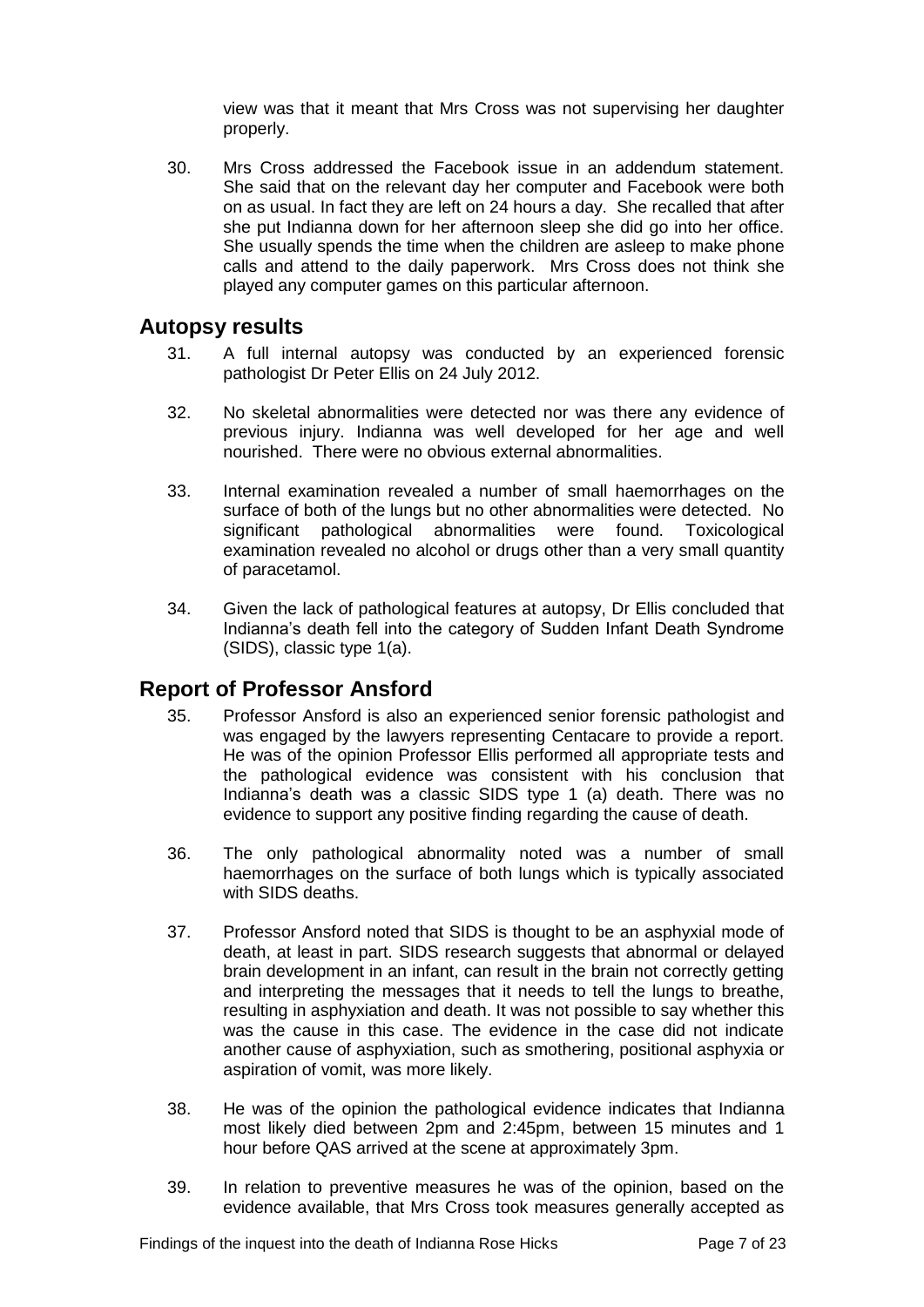reducing the risk of SIDS. This included putting her to bed swaddled and on her back, on a firm mattress, without any loose soft toys or other items in the cot. He agrees with the comment made by Dr Young that it may not have been appropriate for the arms to have been included in the wrapping at the age of 5 months.

- 40. Professor Ansford disagreed that the use of a pacifier was an adverse feature and noticed that SIDS and Kids has a special section in its material in relation to the use of a pacifier and there is some evidence that its use is associated with a reduction in the incidents of SIDS. He agreed that the use of baby monitors is not a generally recommended preventative measure and there is no conclusive evidence as to their effect or reliability for this purpose.
- 41. He noted reference by Dr Young to the wearing of a teething necklace. He was of the opinion that if it had been a significant factor, then it would have left a mark in the form of an abrasion around the neck and none was seen at the autopsy. He does not believe the necklace played any significant part in the death.
- 42. With respect to CPR he stated that as a general rule, it is only effective if commenced within minutes of cardiac arrest. By 10 minutes post arrest, a person's prospects of being successfully resuscitated and surviving, without severe brain damage or indeed at all, are very limited.

### <span id="page-7-0"></span>**The investigations**

- 43. As a result of the death a number of investigations were commenced by the following agencies:
	- Queensland Police Service;
	- Department of Education, Training and Employment; and
	- Centacare (establisher of the Sunshine Coast Family Day Care Scheme).

#### <span id="page-7-1"></span>**Queensland Police Service (QPS) and evidence led at the inquest**

- 44. The QPS investigation was led by Detective Senior Constable Robert Coffey of the Sunshine Coast District CPIU. He concluded his investigation and provided a report that has since been reviewed and approved by multiple senior police officers.
- 45. The investigation obtained statements from both of Indianna's parents, Mrs Cross, other relevant persons from the Sunshine Coast Family Day Care Scheme (SCFDCS), relevant police officers, ambulance staff and doctors at the Caloundra Hospital.
- 46. The police investigation came to the following conclusions:
	- Indianna was placed on her back to sleep, and was then located on her stomach and not breathing – this leads to possible positional asphyxiation as being the cause of death;
	- Indianna's face was against the mattress and may have obstructed breathing whilst she was lying on her stomach (the mattress covers were made of nylon);
	- It is possible that Indianna freed her arms from the bunny rug and rolled over onto her stomach thus putting herself in a dangerous position for sleeping;
	- Autopsy has established the cause of death as SIDS;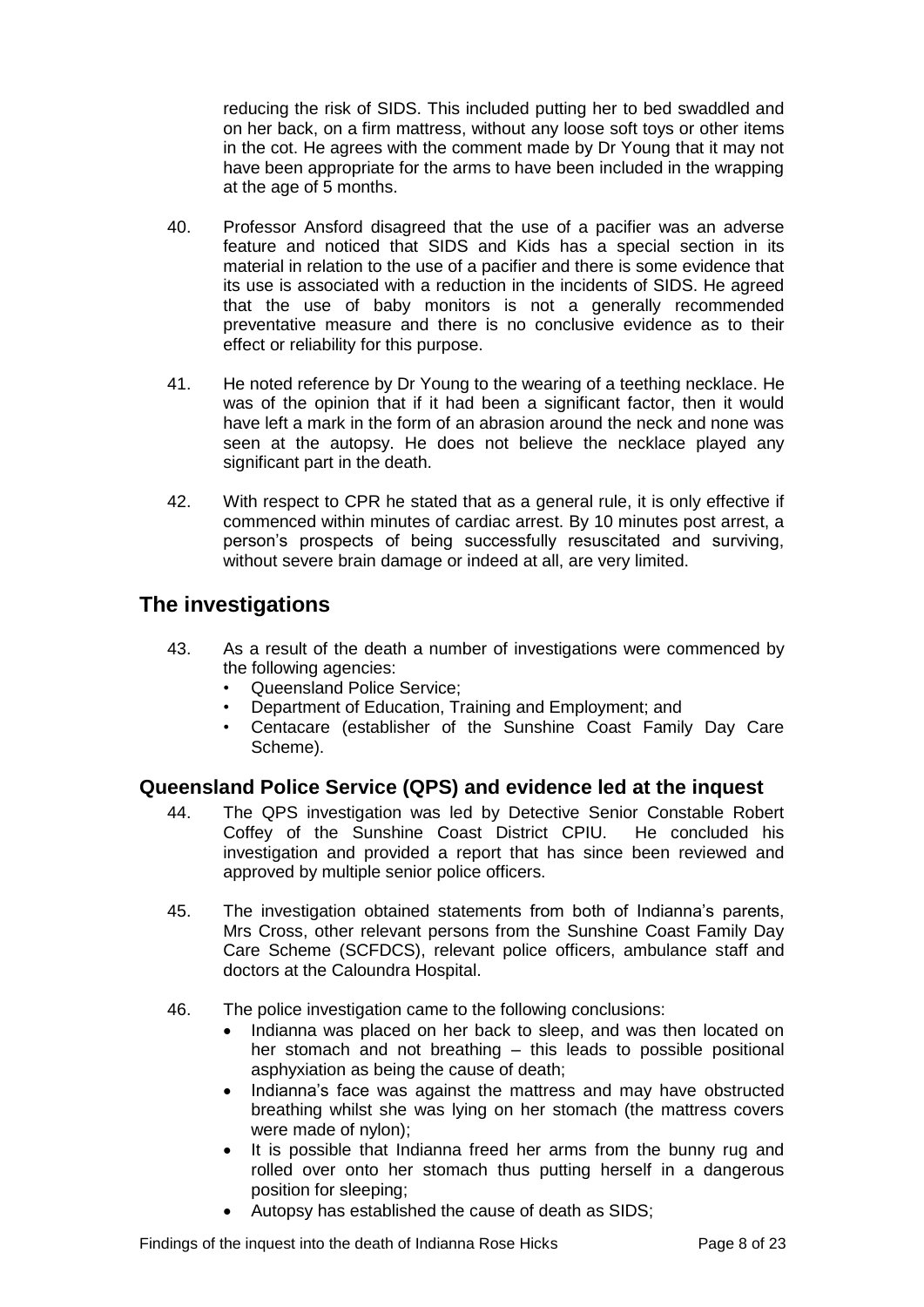- Although tragic, the circumstances surrounding the death do not highlight any issues of negligence to a criminal standard:
- The death does not give rise to any suspicious circumstances; and
- There is no recommendation for any person to be charged in connection with the death.

#### <span id="page-8-0"></span>**Centacare (establisher of the Sunshine Coast Family Day Care Scheme)**

- 47. Centacare provided information through its lawyers and a number of statements have been provided.
- 48. Centacare holds a Provider Approval under the *Education and Care Services National Law (Queensland) Act 2010*. Pursuant to that Provider Approval, Our Lady of the Rosary Catholic Parish in Caloundra (OLR) established the Sunshine Coast Family Day Care Scheme (SCFDCS), an approved education and care service operating under OLR's management.
- 49. As a result of Indianna's death, Centacare commenced its own internal investigation. The investigation being conducted by Centacare was to review the policies and procedures relevant to family day care arrangements and more importantly critical incidents.
- 50. Centacare provided a preliminary response to the concerns raised by the family.
- 51. In that response, Centacare informed the family that SCFDCS and Centacare were continuing to undertake close and regular reviews of Mrs Cross's day care service and were supporting Mrs Cross in her work.
- 52. It was also confirmed that, at the time, through regular reviews and support processes, SCFDCS and Centacare were satisfied that SCFDCS's conduct was appropriate throughout the events leading up to and since the death on 20 July 2012.
- 53. It is apparent that for a period of four weeks Mrs Cross self-imposed a decision to not care for any children, a decision back by SCFDCS. She then came back slowly with school-age children first and then younger children but no infants until the following April/May 2013.
- 54. It is also apparent that Mrs Cross went through the annual safety audit on 10 May 2012 where there were no concerns noted. Regular unannounced home visits were conducted every 3-4 weeks.

#### <span id="page-8-1"></span>**Department of Education, Training and Employment**

- 55. The Department of Education, Training and Employment (DETE) is the relevant government department which oversees early childhood education. Within the 'early childhood education' banner, DETE monitors compliance with the *Education and Care Services National Law (Queensland) Act 2010* and *the Education and Care Services National (Queensland) Regulation 2011.*
- 56. DETE has an obligation to ensure that early childhood services uphold the requirements and standards of the legislation. DETE has authority to take compliance action against an Approved Provider or educator, in the event that it is determined the provider or educator has contravened the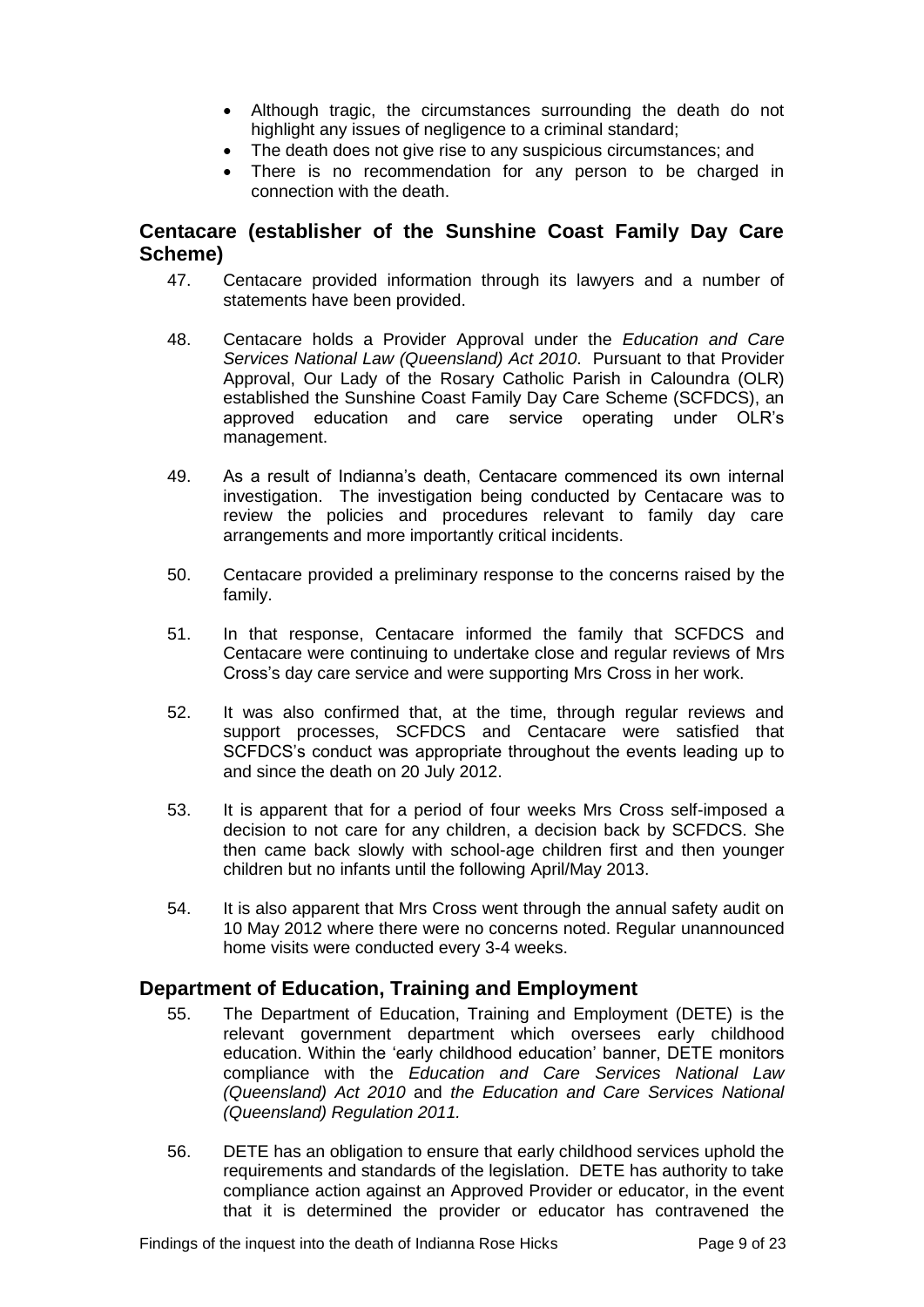legislation. DETE also has an obligation to respond to complaints and investigate according to the legislative requirements. Indianna's parents made a complaint to DETE following the death of Indianna.

- 57. The responsible officer at DETE to conduct the investigation was Lynne Asnicar. She has provided a statement outlining the extent of the DETE investigation and the outcomes of that investigation. Ms Asnicar has also provided 2 volumes of internal DETE material comprising of case notes and emails relating to the investigation.
- 58. DETE were notified of the incident at 4:37pm on the afternoon of Indianna's death. DETE did not attend Mrs Cross's home due to the ongoing police investigation. DETE liaised with Centacare to ensure relevant supports were in place for the Hicks' family as well as ensuring that legislative requirements were met in terms of the reporting process to be followed.
- 59. On 15 October 2012, DETE received a letter from the family outlining concerns. On 30 October 2012, DETE met with Centacare to discuss the letter of complaint. On 2 November 2012, DETE visited the home of Mrs Cross. Contact by DETE on both occasions was to ensure that legislative requirements had been met. The contact was not made to facilitate an investigation surrounding the actual death, given that police were still conducting an investigation on that basis.
- 60. DETE ultimately came to the view that there was no evidence to indicate that the legislation had been contravened and, consequently, no compliance action was taken against the Approved Provider or the educator. On 4 December 2012, DETE wrote to Indianna's parents outlining its findings that no further action would be taken by the Department with respect to SCFDCS as an organisation or any individual (i.e. Mrs Cross).
- 61. Catherine O'Malley provided a statement. She is the Executive Director of the Early Childhood Education and Care Division.
- 62. She noted that notification of the death was given to DETE on the day of the incident. The complaints management policy at the time was that in cases where external investigations, such as those conducted by the police were underway, the Department should not conduct any further investigations or visit service until police have been advised in the matter discussed with them. A compliance visit to the residence was conducted on 30 October 2012 and 2 November 2012 after advice was received from police that such a visit would not compromise any ongoing investigation. No compliance issues were identified. No other investigation has been conducted by the department as it is awaiting the outcomes of the police and coronial investigations.
- 63. Ms Malley also provided information concerning the introduction of the *National Quality Framework for early Childhood Education and Care* (NQF). This applies to education and care services, including most long day care services, pre-prep, outside school hours care services, family day care services and kindergartens. The NQF commenced on 1 January 2012 in Queensland.
- 64. Under the National Laws DETE proactively and reactively monitors education and care services and pursues compliance action in the event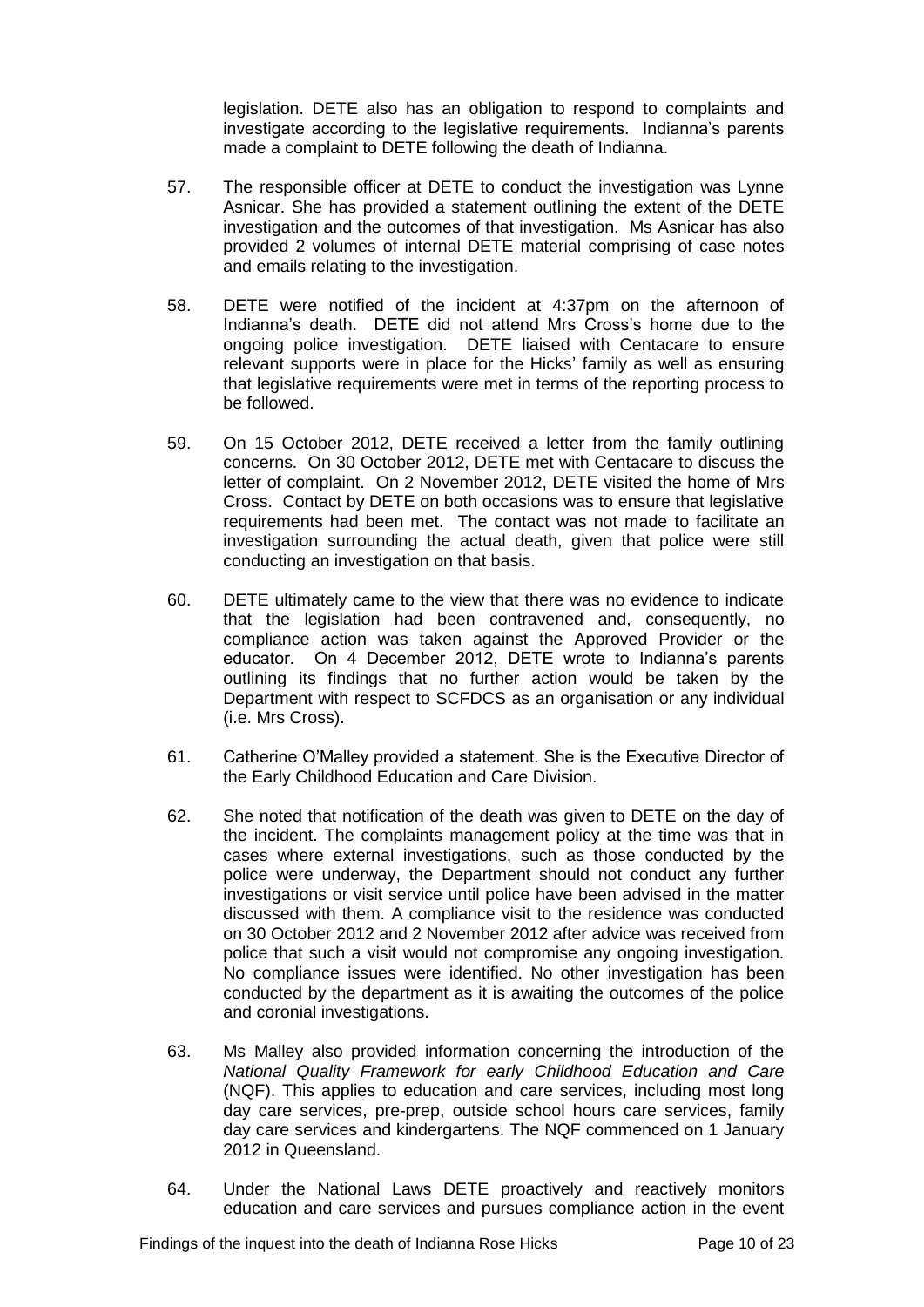that non-compliance is detected. A range of compliance activities may be pursued depending on the seriousness of the matter.

- 65. SCFDC did undergo an assessment and rating and was rated as meeting the National Quality Standard overall on 12 June 2013.
- 66. Under the National Law, becoming an Approved Provider is a prerequisite to operating an education and care service. An assessment as to whether the applicant is a fit and proper person to be involved in the provision of that service is conducted. On the basis of transitional provisions Centacare and SCFDC were declared an Approved Provider and an Approved Service respectively as at 1 January 2012. An Approved Provider is responsible for engaging educators and determining their suitability and that of the residence and in accordance with the National Law. The process by which this occurs is not dictated by the National Law. The Approved Provider is ultimately responsible for the standard of care provided by any Approved Services.
- 67. The National Law and regulations prescribed the policy and procedures that all education and care services must have. None of these prescribed policies and procedures relates specifically to sleep and rest requirements, however all services must generally have health and safety policy and procedures.
- 68. Regulation 81 requires an Approved Provider to "take reasonable steps to ensure that the needs for sleep and rest of children being educated and cared for, having regard to the age, development stage and individual needs of the child". It is also noted that under the National Quality Standard, against which services are assessed and rated, it is required that each child's comfort is provided for and there are appropriate opportunities to meet each child's need for sleep, rest and relaxation. The National Laws and Regulations do not require that these matters should be written into a specific policy. Ms O'Malley stated that in her personal opinion this would be a good idea.
- 69. The National Law also provides that an Approved Provider must ensure all children being educated and cared for are adequately supervised at all times.

#### <span id="page-10-0"></span>**Report of Dr Jeanine Young**

- 70. Professor Jeanine Young is the Chairperson, National Scientific Advisory Group for **SIDS and Kids Australia**. She was provided with the brief of evidence and asked to give her opinion as to the following:
	- An explanation of best sleep practices for infants in the age bracket of  $3 - 6$  months:
	- Following on from point (1) above, an explanation of whether all of those best sleep practices were followed in Indianna's case;
	- An opinion on the usefulness of electronic baby monitors in preventing SIDS, and further whether the use of electronic baby monitors should be considered as a mandatory requirement for family day care facilities; and
	- An opinion on the issue of the regularity of supervision of infants whilst sleeping, in particular, whether there should be designated timeframes in place for the supervision, checking and inspection of infants whilst in family day care facilities.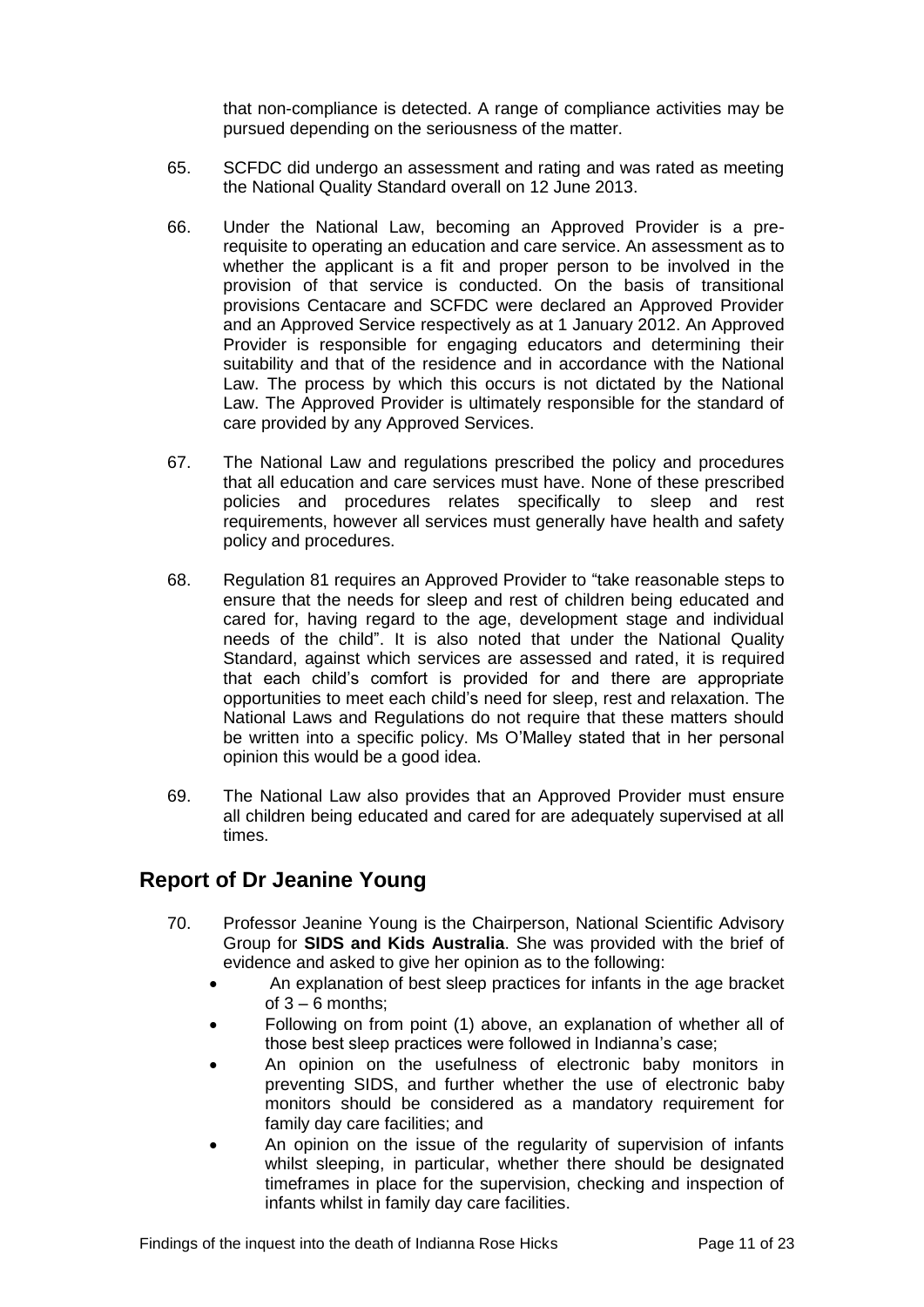- 71. Professor Young concluded there were factors present in Indianna's sleeping environment that may have contributed to her vulnerability on that day. She stated she has made several recommendations following this review, consistent with the parents' wish for a thorough investigation and to learn from Indianna's death in order to help future families reduce the risk of sudden infant death.
- 72. She stated the chance of babies dying suddenly and unexpectedly is greater if they sleep on their tummies or sides. As babies grow older beyond 5–6 months, they may move around the cot and roll over. Babies should be settled on the back but then let them find the sleep position they feel most comfortable in. A safe cot and safe sleep environment is still necessary for older babies.
- 73. Professor Young set out in some detail the current *Sleep Your Baby Safely Recommendations (SIDS and Kids 2014)*, based on her review of the International evidence, which applies to infants aged 0-12 months.
- 74. In relation to infant wrapping, she noted this is a useful strategy that parents can use to help their babies to settle and sleep on their back, especially during the first 6 months of life. However, the recommendation was that when the baby is able to turn onto the tummy during sleep, that wrapping the baby should be discontinued. Tummy sleeping increases the risk of sudden unexpected infant death and must be avoided. However, wrapping a baby and placing them in the tummy position is even more dangerous as it prevents babies from moving to a position of safety.
- 75. Professor Young stated the recommendations relating to the strategies for safe infant wrapping are available through the *SIDS and Kids* website and have been incorporated into education programs for parents and health professionals in Queensland and are provided to new parents in the *Child Health Record Book.*
- 76. Professor Young noted that studies in the United States found a large proportion of deaths attributed to SIDS occurs in child care settings. Previous studies reported that unaccustomed prone sleeping puts infants at high risk for SIDS and this characteristic was found to be associated with SIDS in child care and may partly explain the high proportion.
- 77. Professor Young noted the following infant care practices that were not optimal at the time of death:
	- Infant wrapping used for an infant at 5 months of age
	- Bunny rug used which may have contributed to overheating an infant who was not completely well. Light cotton or muslin wraps are recommended, or use an infant sleeping bag.(In evidence Professor Young stated she had recently seen a photograph of the Bunny rug and was satisfied it was of light weight material).
	- Infants hands were enclosed in wrap (not recommended after 3 months of age)
	- Infant was wearing a teething necklace at time of sleep. Necklaces are a choking hazard and may cause pressure or constriction on the infant's airway as they turned over inside/outside of the bunny rug wrap.
- 78. Professor Young also opined that Indianna was a vulnerable infant who had several factors, which contributed to her vulnerability and external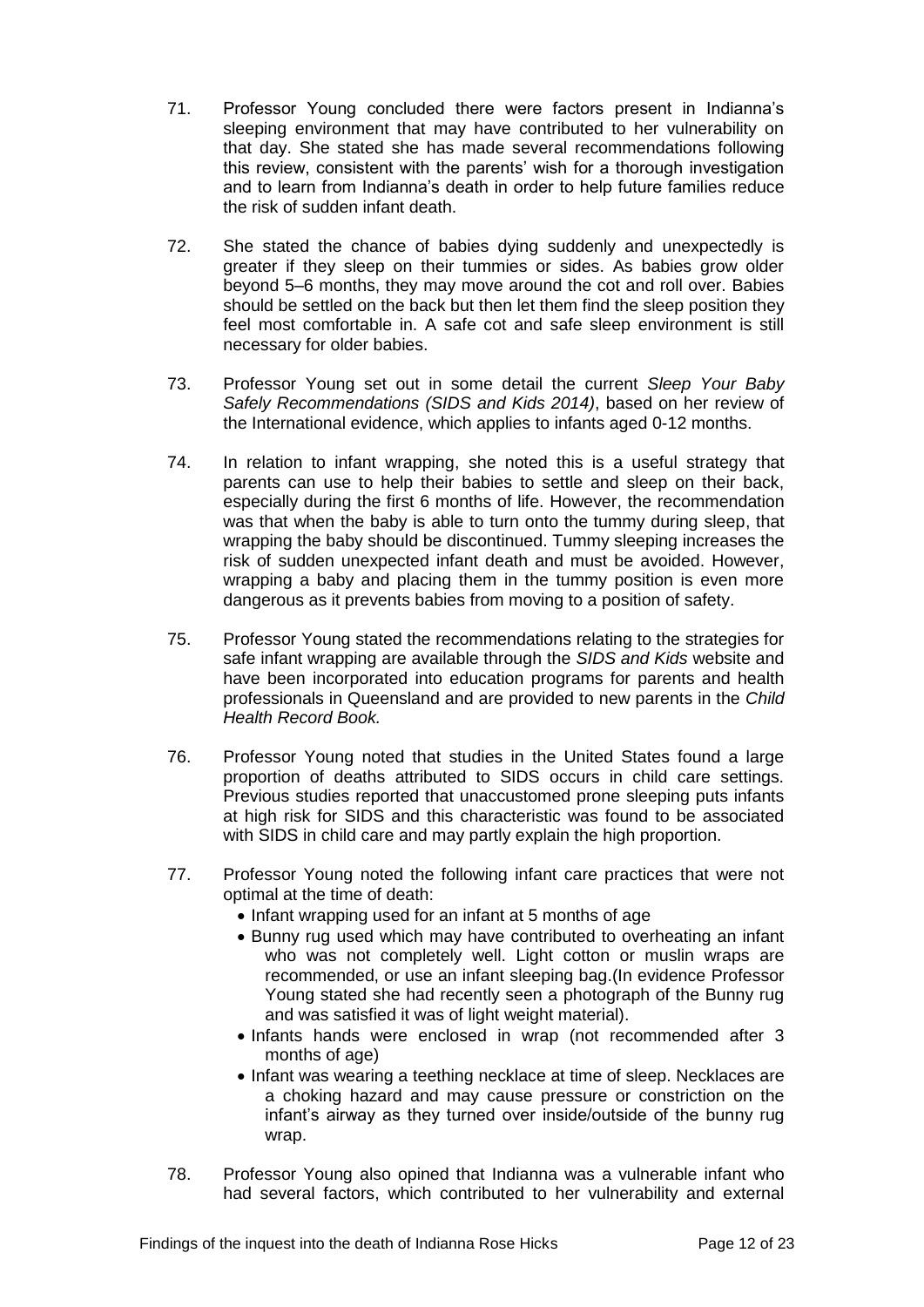stressors in her sleeping environment, and which increased the risk of a sudden unexpected death.

- 79. The risk factors included:
	- Exposure to some cigarette smoking in the first 6 months of life (mother 5 cigarettes/day, reference to child care being a smoker – in evidence Mrs Cross said neither she nor her husband smoked but some of her children had, which may explain the smell of cigarette type odour as stated by Mrs Hicks).
	- Evidence of atopy and allergy: congestion with introduction of formula feeding and treatment for eczema
	- Recent upper respiratory tract illness during last 2 weeks
	- Not breastfed
	- Previous sibling death (stillbirth at approximately 20 weeks gestation in 2006)
	- Use of a dummy
- 80. The strengths included:
	- Indianna was breastfed for 3 weeks
	- Indianna was immunised according to the National schedule
	- The mother reports she did not smoke during pregnancy
	- Supportive relationship with the father
	- Motivated mother aware of importance of back sleeping and attempting to keep child on her back for sleep through use of wrapping strategy
- 81. Professor Young noted that Indianna at 5 months of age was at the developmental stage where it was likely that she was able to turn from her tummy to her back and would have begun to turn from her back to her tummy. For these reasons the safe wrapping guidelines provide strategies that are based on the developmental stage of the infant and include that the wrap be modified and/or be discontinued, typically when the baby is able to roll from their back to the tummy and then onto the back again.
- 82. She stated the evidence indicated Indianna ended up on her tummy in the prone position and may have been unable to move out of this position as her arms and hands had been enclosed in the wrap. This constitutes an unsafe sleeping environment for an infant due to the infant being at an increased risk of suffocation through 2 modes, including direct cover of the nose and/or mouth; or chin to chest positioning, which internally occludes the baby's airway if the baby has rolled onto the prone position or ends up facedown.
- 83. She stated that Indiana was reported to have a respiratory illness that may have increased the amount of secretions in her respiratory tract and may have inhibited effective swallowing and arousal mechanisms, and combined with the vomit found present on the bedding, and/or increased respiratory secretions in her oropharynx, might have contributed to triggering the laryngeal chemoreflex.
- 84. Professor Young was asked for her opinion on the usefulness of electronic baby monitors in preventing sudden infant death and if monitors should be considered a mandatory requirement for family day care facilities. She stated a number of reviews have concluded there is no scientific evidence that using any type of monitor will prevent a sudden infant death. Monitors can be useful for some particular babies but should only be used under the supervision by a doctor or nurse. She stated there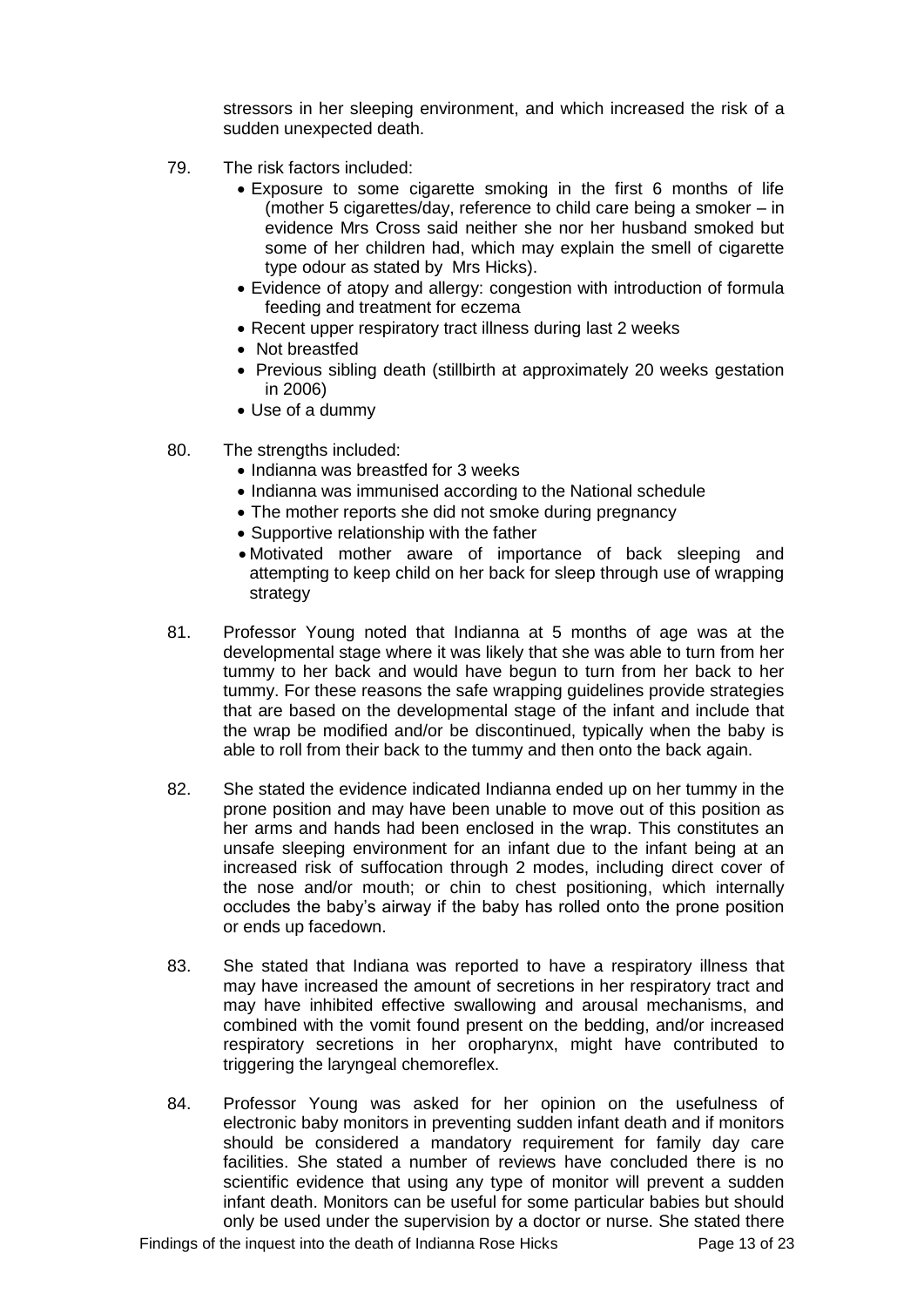is insufficient evidence to support the electronic baby monitors as mandatory requirement for family day care facilities. No form of monitoring replaces actively sighting and checking the baby at regular intervals, particularly if the baby cannot be settled to sleep in the same room as the carer.

- 85. Frequent use of baby monitors may lead to parents becoming desensitised to the sound of an alarm and they may fail to respond if the baby has a true, clinically significant event.
- 86. Professor Young stated that in family day care and child care centre settings, active monitoring and supervision with the ability to be able to see and hear the infant, is regarded as best practice.
- 87. If a caregiver is unable to share the same room as the infant to ensure active monitoring, the *SIDS and Kids Child Care Kit* information specifically for education and care services, states that a monitor may be suggested to ensure you can hear the baby's breathing, and to actively sight the baby as frequently as possible, and in accordance with state Regulatory Authority and the nominated supervisor coordinator for the service.
- 88. Professor Young was also asked for her opinion on the issue of the regularity of supervision of infants whilst sleeping, in particular, whether there should be designated timeframes in place for supervision, checking and inspection of infants whilst in family day care facilities. She stated that all children should be adequately supervised at all times. Constant supervision in the same room with ability to see and hear babies is regarded as best practice.
- 89. In some child care services and day care settings it may not be possible for babies to share the same room as the adult caregiver while asleep. Best practice is still actively monitoring and supervision with the ability to see and hear the baby.
- 90. There no specific times set out in the various regulations under the *Education and Care Services National Law* but the Authority states that *"with babies and toddlers who are sleeping, educators need to be able to see and hear the children."* She stated that some child care centres have incorporated the *SIDS and Kids* recommendations into their Rest and Sleep policies and also specify regular checks of children in their care (several specified 10 minute checks) and in addition require the removal of infant jewellery prior to sleep.
- 91. Professor Young stated that in her opinion there is sufficient evidence to indicate that:
	- 1. Active monitoring and supervision with the ability to see and hear the baby is best practice in both family day care and child care centre settings
	- 2. Designated timeframes should be in place for supervision, checking and inspection of babies less than 24 months of age
	- 3. A timeframe of 10–15 minute checks would be reasonable for infants aged 0-2 years and is commonly the designated time frame demonstrated in a small audit of Rest and Sleep policies available online from facilities in Australia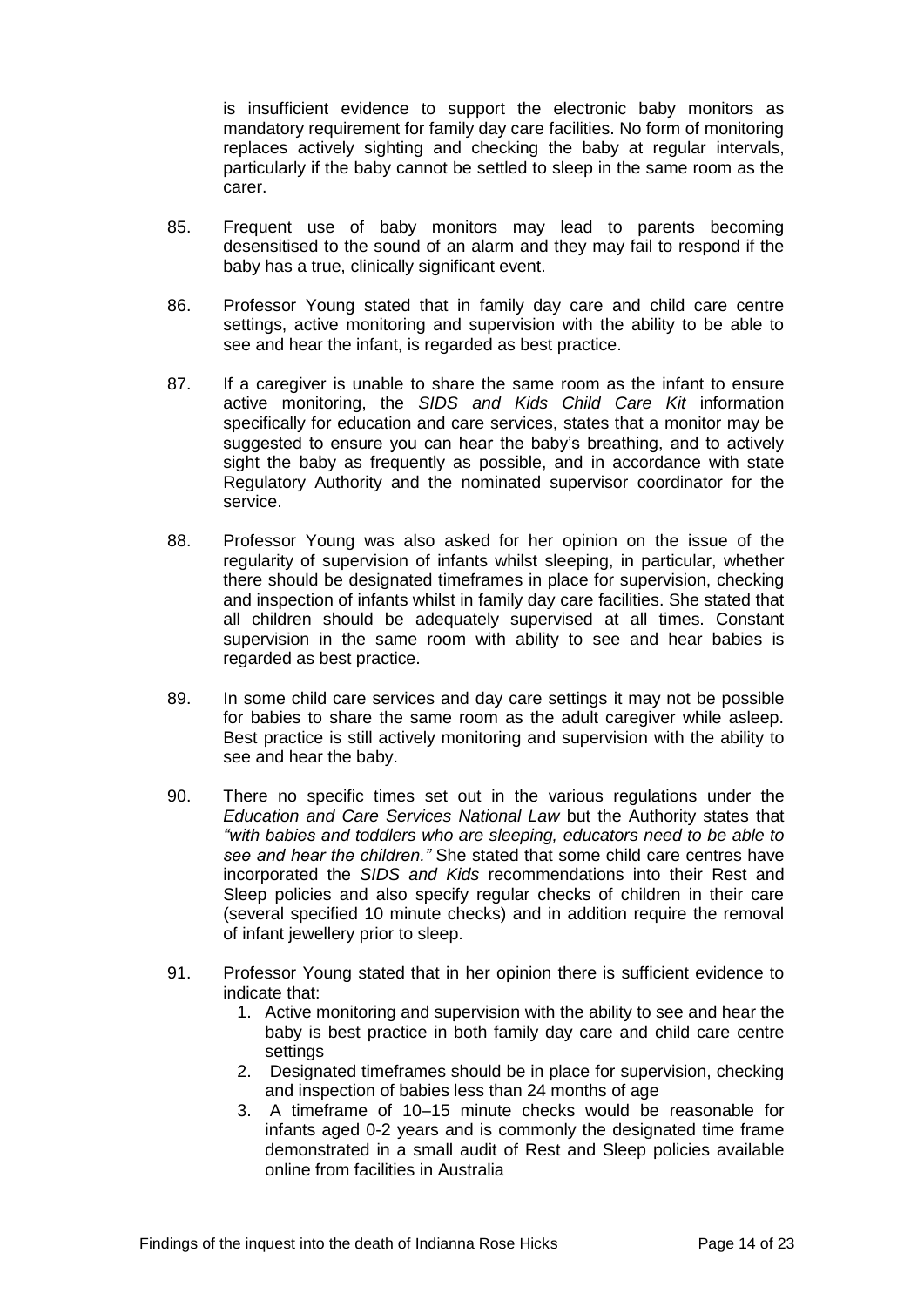- 4. Babies may be wrapped if so requested by families but such wrapping will reflect safe sleeping practices as recommended by *SIDS and Kids* and the principles of safe infant wrapping
- 5. Necklace/bracelets including Amber teething necklaces, must be removed while the infant sleeps at night or day
- 92. Professor Young has made a number of recommendations as follows :

#### **Recommendation 1**

All child care centres and family day care service providers need to demonstrate documented evidence of the service's engagement with the SIDS and Kids Safe Infant Sleeping recommendations through their Rest and Sleep policy.

#### **Recommendation 2**

Specific inclusion of the principles of safe infant wrapping into the child-care facility or family day care service's Rest and Sleep policy to highlight and encourage discussion of the infant's changing development needs and infant sleeping environments.

#### **Recommendation 3**

Public awareness needs to be a raised relating to the risk of using teething necklaces for infants. It is noted the ACCC has issued a Warning notice concerning Amber teething necklaces on the basis they pose a strangulation and choking hazard and if used, should be removed while sleeping during the day or night.

#### **Recommendation 4**

Improve information gathering relating to clinical history of the infant. (*This issue specifically related to gaps in the information contained in the Form 1 initial report to the coroner.)*

#### <span id="page-14-0"></span>**Centacare Policies**

- 93. Further requests were made and the Office of State Coroner was provided with the following:
	- A copy of the Centacare/Sunshine Coast Family Day Care Scheme (SCFDCS) policy handbook as it was at the time of Indianna's death, AND as it is now;
	- A copy of any additional Centacare/SCFDCS policies (if any) relating to the standard of care to be provided to infants whilst in care;
	- The current position of Centacare/SCFDCS regarding any implementation of mandatory timeframes for the supervision, checking and inspection of children, particularly infants, whilst in care; and
	- The current position of Centacare/SCFDCS regarding any implementation of a mandatory requirement for electronic baby monitors.
- 94. Centacare requires family day care providers to supervise children in accordance with the applicable obligations under the *Education and Care Services National Law.* As at July 2012 *the National Law and National Regulations* did not impose specific timeframes for the supervision,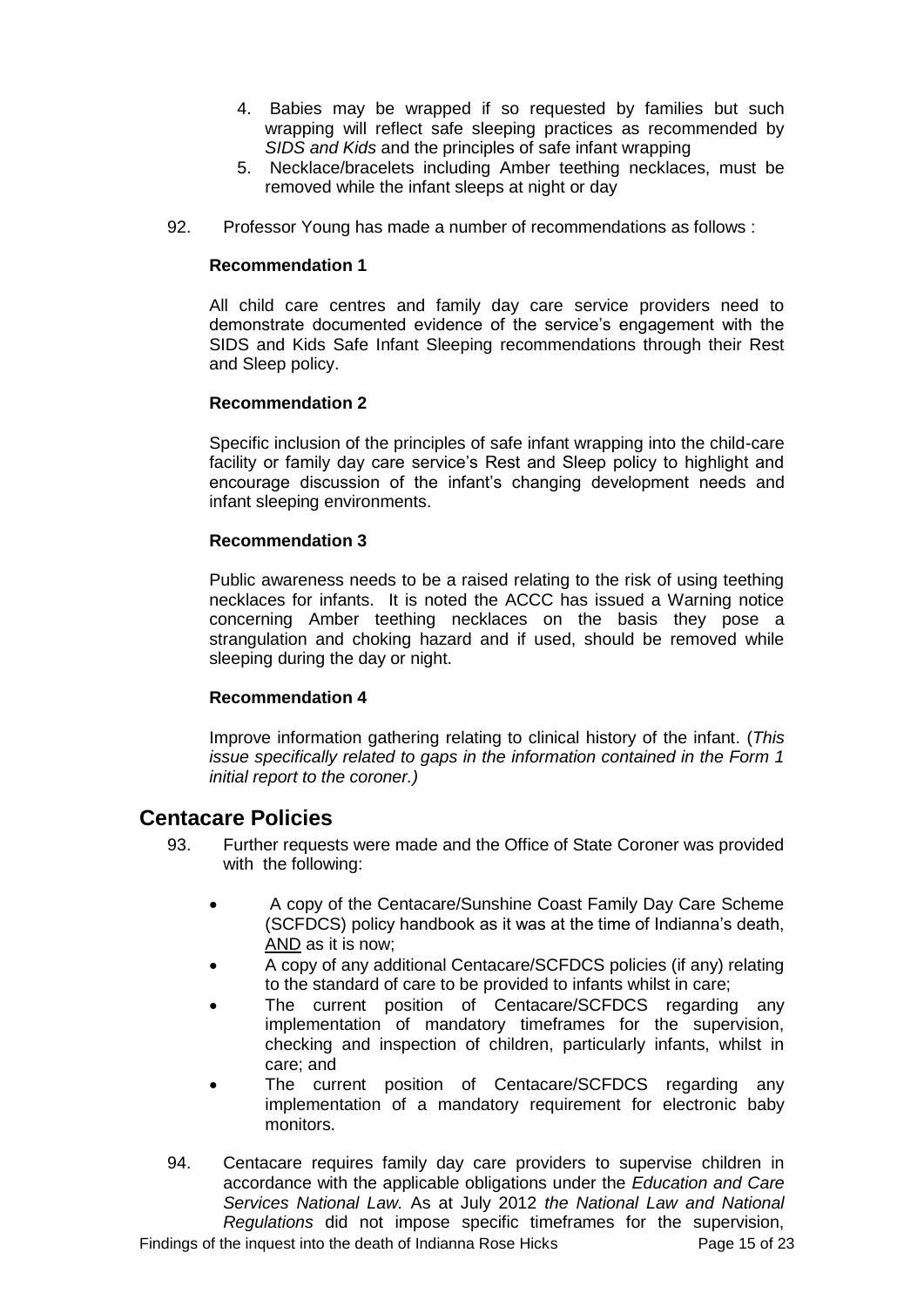checking and inspection of children (including infants) in the care of family day care providers*.* That is still the position. Since December 2013 Centacare has required SCFDCS to comply with its Sleep and Rest; Bedding and Sleeping and Supervision policies. The Sleep and Rest Policy provides for 15 minute checks of infants.

- 95. The use of electronic baby monitors is not specifically mandated under the National Law and Centacare does not currently specifically mandate their use.
- 96. The Director of Centacare Child Care Services, Ms Alana Crouch provided a statement. Centacare provides child care services in the Brisbane Archdiocese of a non-profit basis. It is a member of the peak body for early childhood advocacy and outside school hours care services. Centacare holds a provider approval under the National Law. SCFDCS was 1 of 2 family day care schemes issued with a service approval by Centacare. Mrs Cross was an independent contractor to SCFDCS. SCFDCS had been established under other child-care regulatory frameworks since around 1980.
- 97. Ms Crouch stated that from at least 1994 until July 2013, SCFDCS was managed and administered without substantial hands-on involvement by Centacare or its predecessors. SCFDCS was essentially managed by The Caloundra Catholic Parish and operated in accordance with its own policies and procedures, and was not required to comply with Centacare's usual policies and procedures. This arrangement was said to be unique compared with other child care services approved pursuant to Centacare's provider approval. There was some degree of oversight and involvement when it was requested.
- 98. Ms Crouch was told about the tragedy on 21 July 2012 and made arrangements to travel to Caloundra on 23 July 2012.
- 99. In July 2013 a decision was made to transition the 2 family day care schemes to the direct management of Centacare by incorporating them into the same reporting and management structure which applies to other services operated under the provider approval. In December 2013 the 2 family day care schemes operated under Centacare's care own policies which applied generally across child care services.
- 100. It was noted that under Centacare's Sleep and Rest policy, 15 minute checks are now mandated. Ms Crouch agreed that this could also be included in their separate Supervision policy. She stated that Centacare's policies are updated with a schedule of review time table set out.
- 101. It was noted there were no safe wrapping policies within the Centacare policies and Ms Crouch also agreed that there was no reason why these issues could not be specifically raised in a Safe Sleeping practice policy.
- 102. Due to government funding cuts Centacare has made a decision to surrender the service approval is for its family day care schemes effective of 20 December 2014.
- 103. Joan Ellen Fleming also provided a statement. She is the senior coordinator and nominated supervisor for SCFDCS. She is a registered nurse and has a diploma in Early Childhood Education and Care. She supervised and monitored about 62 family day carers and would visit each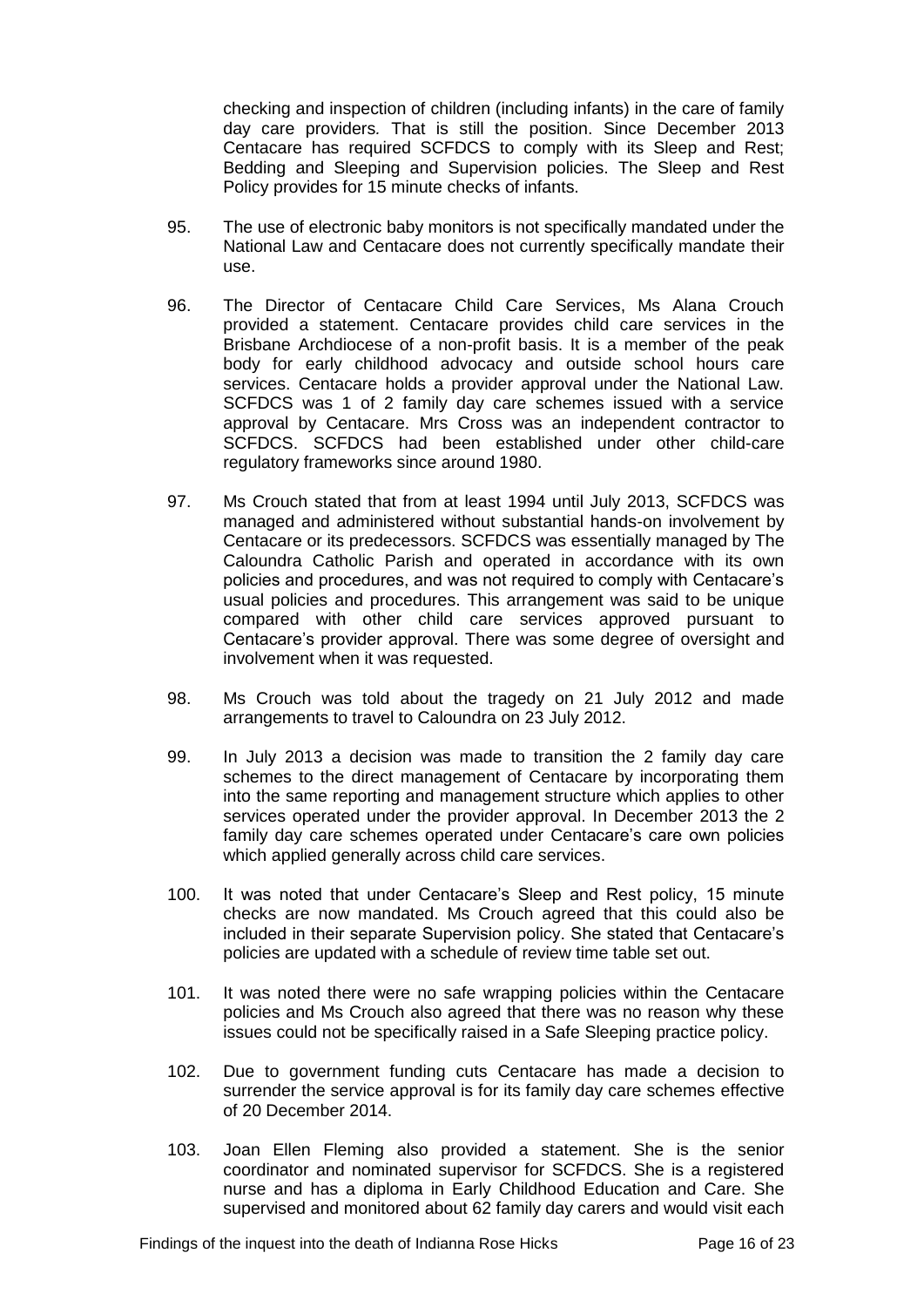carer on a 3-4 weekly basis. She stated she only had limited involvement with Centacare on a day-to-day basis but would receive support and guidance as required.

- 104. The scheme's policy and procedures are set out in a Policy Handbook, a copy of which all educators are provided. She was responsible for ensuring the policies were compliant with the National Laws in force from time to time. The policy handbook was reviewed every 12–18 months. Every 2 years, as part of the re-licensing process, the Office of Early Childhood Education and Care would audit carer's homes and review the policy and procedures.
- 105. At the time of Indianna's death there was a Policy Handbook in force. From 1 January 2012, the National Laws came into effect in Queensland, and a new version of the Policy Handbook was finalised in early 2013 and remains in force. Copies of both Handbooks were provided to my office.
- 106. Ms Fleming stated that until July 2013, the scheme conducted its own training and induction of educators. Relevantly, educators have for a number of years been provided with a SIDS and Kids Safe Sleeping Booklet and a link to the SIDS and Kids website as part of the induction. She has no reason to believe that Mrs Cross would have been an exception to this practice. The scheme did not otherwise provide specific training on the supervision of sleeping babies or SIDS.
- 107. Once an educator had been engaged, the coordinator would undertake home visits every week for the first 6 weeks and thereafter every 3–4 weeks or as required. Approximately on annual basis scheme would undertake a comprehensive home safety audit. The scheme would also provide educator or is with information concerning relevant regulatory, care and safety matters and copies or access to the National Laws and quality standards framework documents.
- 108. Mrs Cross was engaged as an educator from July 2004. The records show home visits were conducted regularly since 2004 and reports completed. No significant concerns in relation to the level of care was noted. She is not aware of any significant issues that arose in relation to the quality of care provided and considered Mrs Cross as a very dedicated and careful educator. Home safety audits were conducted annually. The annual re-registration process was also completed satisfactorily. Mrs Cross had a current first aid and CPR certificate.
- 109. The portable cot used for Indianna was provided by the scheme. All of the cots complied with Australian Standards and were checked during home audits.
- 110. In August 2014, Centacare made a decision to surrender service approvals held for its family day care schemes, a decision that apparently was undertaken in response to funding cuts. Mrs Cross ceased being a day carer with the scheme in July 2013.

#### <span id="page-16-0"></span>**Review of SCFDCS and Centacare Policies**

111. The Policy Handbook for SCFDCS in existence at the time of Indianna's death did not appear to provide for a separate section on safe sleeping, supervision and SIDS. It was brought to my attention during the inquest that in fact there was reference to safe sleeping policy at page 85 of the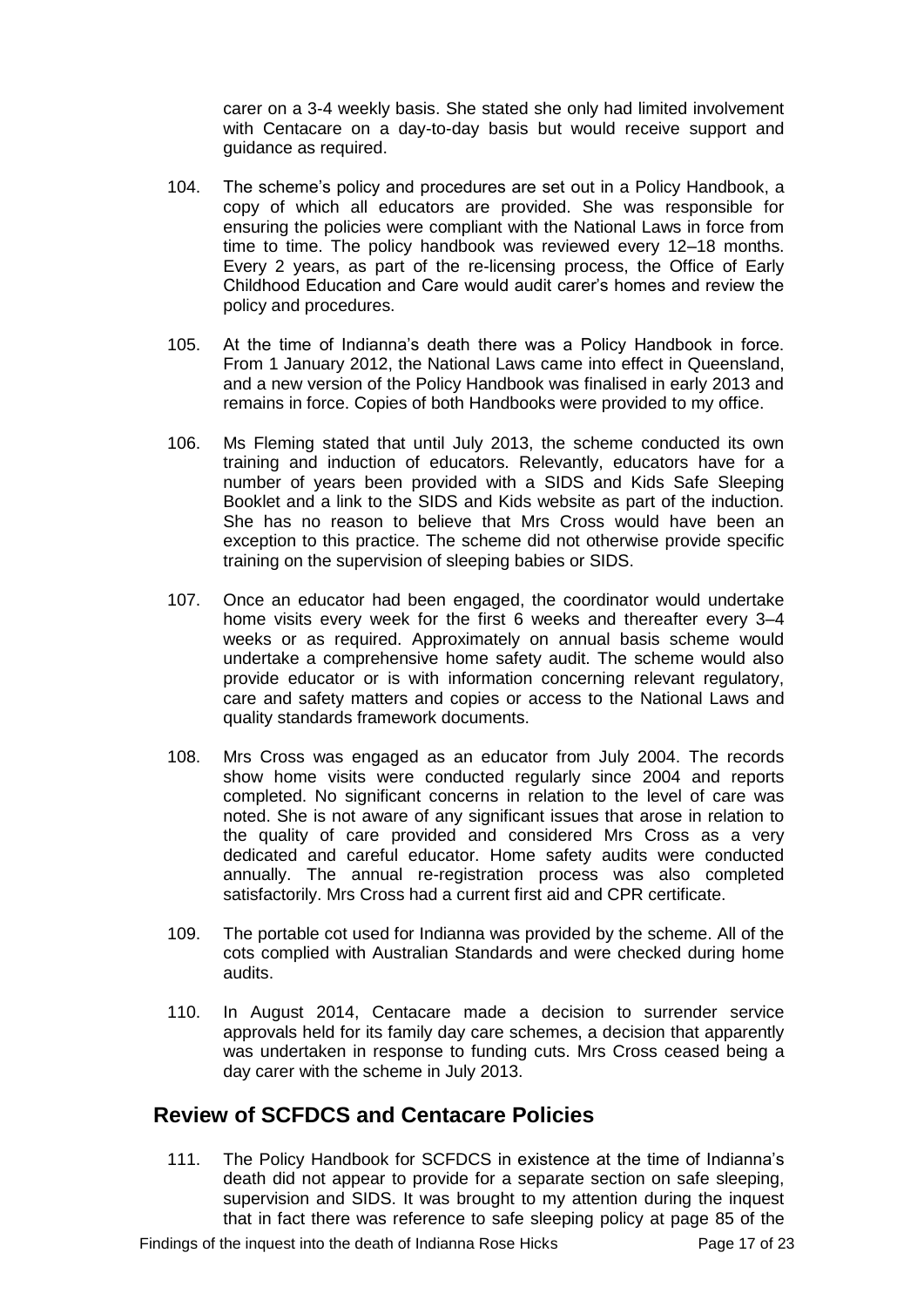Policy Handbook where it was stated that "educators are to ensure each individual child has access to adequate bedding, which is safe, hygienic, culturally and age appropriate." That reference appears under what seems to be a procurement policy titled "Selecting, Using and Purchasing Cots and Bedding". At one part of the policy there is reference to the fact that equipment must have a 5 point harness, which is hardly consistent with a bedding policy. In fairness, Mr Burns, Counsel for Centacare, conceded that the inquest had revealed deficiencies in the policies and Centacare supported the submissions made for there to be changes to the National Laws mandating written policies on these issues.

- 112. A supervision policy for SCFDCS was developed as a result of the introduction of the National Laws in March 2012 for review in July 2013. No-where in that policy is there any reference to supervision during sleeping times.
- 113. Centacare now has a Sleep and Rest Policy with reference to the National Laws. The policy states that it will maintain current information on SIDS. There is a specific section for safe sleep practices for children under 15 months and again makes reference to SIDS prevention. It is in this policy that there is a somewhat disconnected reference to a 15 minute check but no other policy seems to mandate this and Ms Crouch agrees this could be placed in the supervision policy. In all other respects the policies appeared to be appropriate.
- 114. The issue as to whether policies and/or the National Laws and Regulations should mandate specific 10 or 15 minute checks was raised during the course of the inquest and in submissions.
- 115. Section 165 of the Education and Care Services National Law 2010 provides that an approved provider, nominated supervisor or family day care educator must ensure children are adequately supervised.
- 116. Regulation 81 of the Education and Care Services National Regulations provides that an approved provider, nominated supervisor or family day care educator must take reasonable steps to ensure that the needs for sleep and rest of children being educated and cared for by the educator as part of a family day care service are met, having regard to the ages, development stages and individual needs of the children.
- 117. The published Guide to the National Law and Regulations makes specific reference to the policy for sleeping children in these terms:

*When considering the supervision requirements of sleeping children, an assessment of each child's circumstance and needs should be undertaken to determine any risk factors. For example, because a higher risk may be associated with small babies or children with colds or chronic lung disorders, they might require a higher level of supervision while sleeping.* 

*Sleeping children should always be within sight and hearing distance so that educators can assess the child's breathing and colour of their skin to ensure their safety and wellbeing. Rooms that are very dark and have music playing may not provide adequate supervision of sleeping children. Supervision windows should be kept clear and not painted over or covered with curtains or posters.*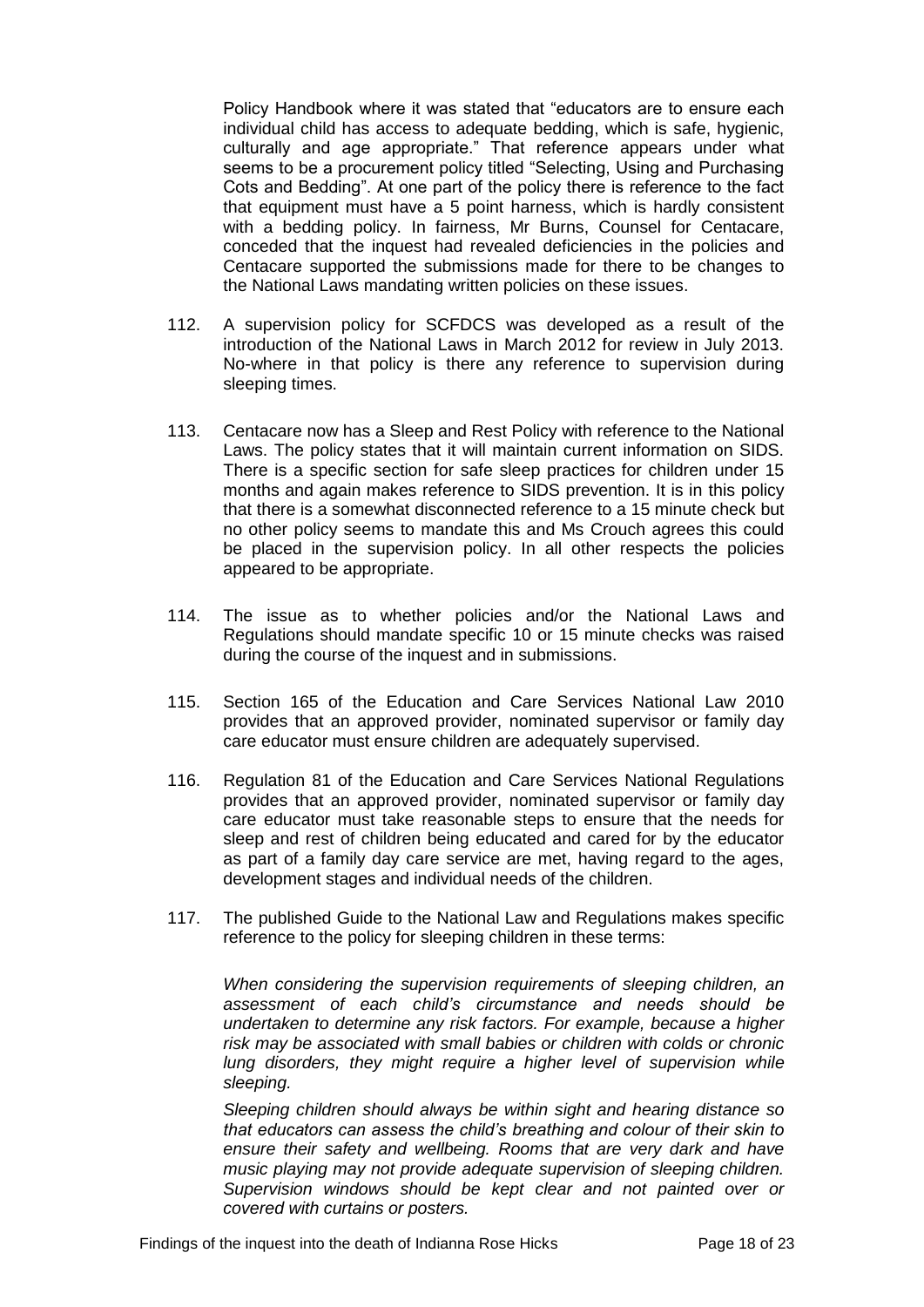*For further advice on safe sleeping practices, contact SIDS and Kids <http://www.sidsandkids.org/>*

118. The guide also makes reference to what is adequate supervision. In the section relating to a centre-based service it was stated that adequate supervision might mean that the children remain in close proximity to the adult who is supervising them. With babies and toddlers who are sleeping, educators need to be able to see and hear the children. In a family day care service, some children may be playing in different parts of the family day care residence or venue and the educator will need to consider how these children will be supervised. The guide sets out a number of determining factors which may relate to the adequacy of supervision.

## <span id="page-18-0"></span>**Training**

- 119. Mrs Cross was a family care educator who provided child care services at her home at Caloundra, under the terms of a contract between her and SCFDCS. It is evident that Mrs Cross had completed a Certificate III and Diploma in Early Childhood Education and Care and was completing an advanced diploma. Prior to 1 January 2014, a family day care educator was not required to hold or be working towards any qualification. Now a family day care educator must hold or be working towards an approved Certificate III qualification or higher.
- 120. My office has confirmed with TAFE that the Certificate III course contains a core subject in relation to caring for babies and toddlers. In the unit there is an element regarding promoting safe sleep. Specific performance criteria needed to demonstrate achievement of the core element includes such things as reaching agreement with families on how sleep and rest will occur; check that cots, bedding and equipment meet approved standards; implement safe sleep practices and explore and implement quality sleeping environments. There is specific reference to the *SIDS and Kids Infant Safe Sleeping Child Care Kit for Education and Care Services.*

## <span id="page-18-1"></span>**Conclusions on the Issues**

- 121. It was submitted by the lawyers representing Mr and Mrs Hicks and Mrs Cross that I should find that the cause of death should be stated as "unknown" rather than as a category of SIDS. However, SIDS has been utilised as a category of cause of death for well over a quarter of a century, and for the reasons that I have stated at the commencement of this decision, it is preferable for such categorisation to continue particularly where the autopsy has been conducted by such an experienced forensic pathologist as Professor Ellis.The opinion of Professor Ansford further fortifies that view.
- 122. The very nature of making a finding of SIDS, being a finding of exclusion, means that no one specific contributing factor can be identified. However, the extensive epidemiological studies conducted over many years has identified varying risk factors, and in this case one of the factors raised included that of safe sleeping practices.
- 123. There is no evidence to suggest that the wearing of the Amber teething necklace contributed, as there would have been some pathological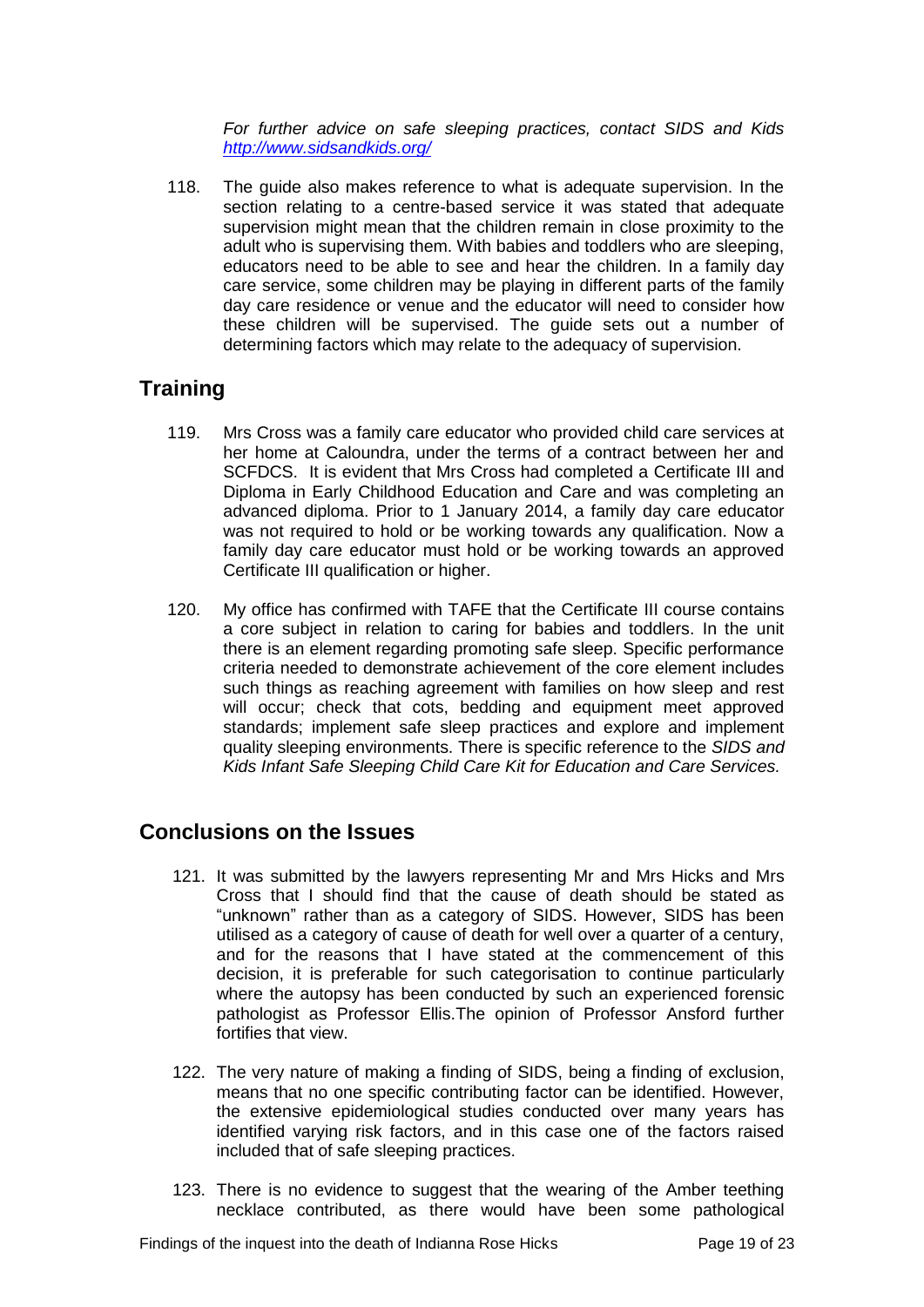findings. However, Professor Young does not believe they have any real benefit and the choking and strangulation risks certainly far outweigh any benefit. I will raise as an issue for public awareness that the ACCC has issued a Warning Notice concerning Amber teething necklaces on the basis they pose a strangulation and choking hazard and if used, should be removed while sleeping during the day or night.

- 124. It cannot be said that the swaddling/wrapping of Indianna or the fact that she rolled onto her stomach were clear causal factors. They were matters raised on the evidence as risk factors for SIDS, no more or less. The same also arises with respect to the issue of supervision. Even if there had been a policy requiring a 10 or 15 minute direct supervision or checking on the sleeping infant, it cannot be said that this would have necessarily prevented Indianna's death, but it may have.
- 125. The issue of the utility of Baby Monitors was raised and the opinion of Dr Young is that for general use it is not recommended they be made mandatory in day care settings. Professor Young stated that in her opinion, current evidence does not indicate that baby monitors play a role in preventing or reducing the risk of sudden infant death. However for particular babies or in some settings they may still be of use provided that they are not used as a substitute to active monitoring and supervision with the ability to see and hear the baby.
- 126. On the issue of training it is evident that from 1 January 2014, all day carers are required to have formal education qualifications or are working towards them. The current Certificate III course has appropriate core components in the training with respect to safe sleeping practices. No recommendation is necessary in this respect.
- 127. With respect to the information gathered by Police and incorporated in the Form 1, the Office of State Coroner is constantly monitoring the information provided in the Form 1 and is actively engaged in improvements and amendments. In many respects the provision of such information may best be obtained from the clinical sources and noted in subsequent reports to the Coroner. Obtaining such information at the scene, where it is likely people will be distressed, may not be appropriate.
- 128. At the time the Approved Provider of the day care scheme, Centacare essentially had little day to day responsibility for how SCFDCS or Mrs Cross conducted their day care operations. That was clearly not desirable, but this has been rectified since July 2013 with the management of the scheme now directly in Centacare's control and subject to its policies and procedures. It is evident that SCFDCS will no longer operate from 20 December 2014, for funding reasons, but the principles remain and Centacare will still be operating other child care facilities.
- 129. The policies and procedures of SCFDCS were largely silent with respect to safe sleeping practices and supervision. The Centacare policies that have since been put in place are certainly much better, but consideration needs to be given to the supervision policy and how that relates to and interacts with the safe sleeping policy. It does need improvement in that respect.
- 130. Centacare's current policy refers to a 15 minute supervision period. Providing for a mandated period in which supervision/observation must occur is certainly one method an organisation could adopt. I am not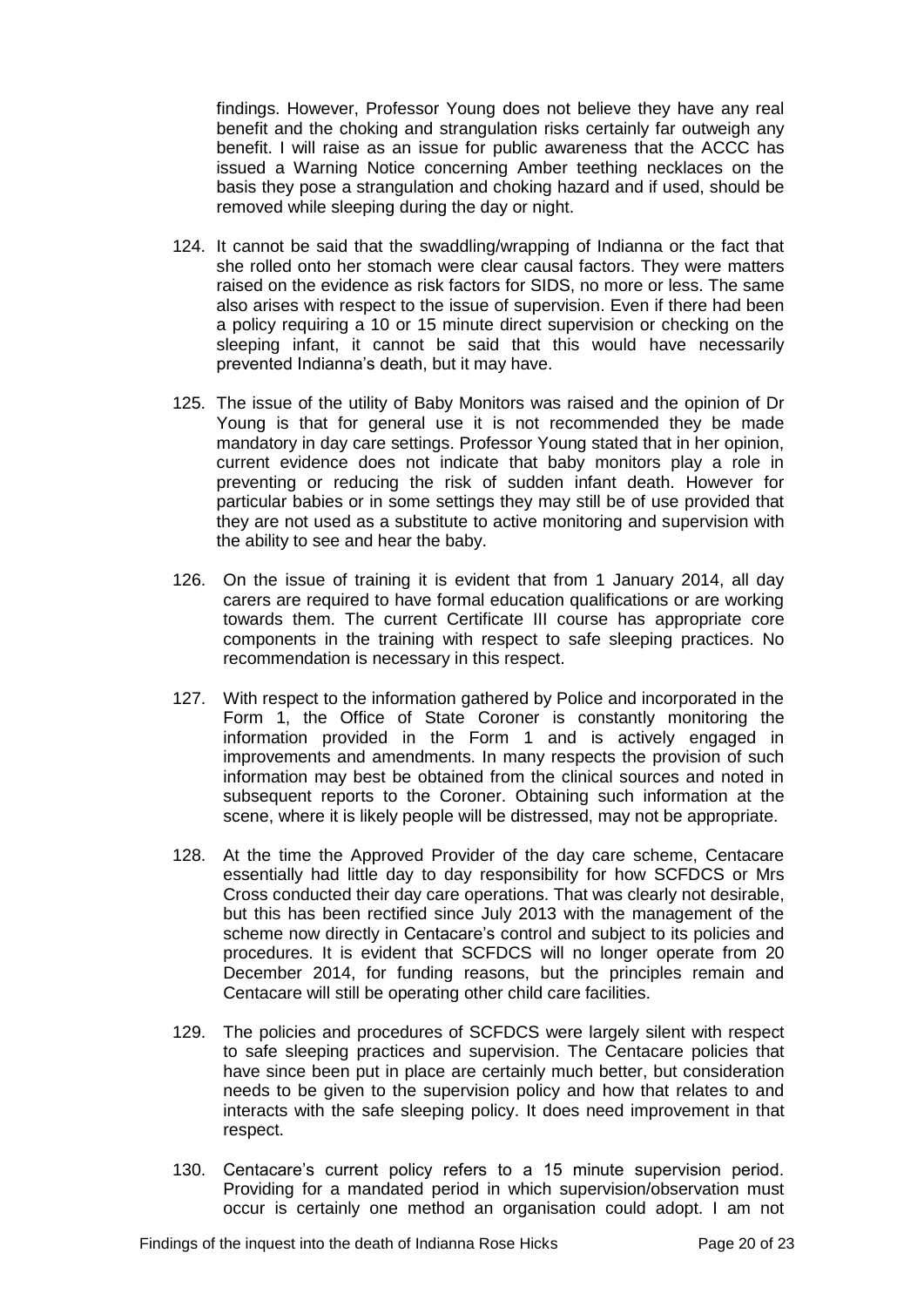convinced I should make a recommendation to that extent. I have seen too many people in mental health units take their own lives when on 15 minute observations to think that a mandated time for observations will necessarily avoid adverse outcomes. I prefer the reference in the Guide to the National Law that states "*Sleeping children should always be within sight and hearing distance so that educators can assess the child's breathing and colour of their skin to ensure their safety and wellbeing."* Accepting this statement may be inspirational, policies should be adopted by each organisation and facility based on endeavouring to reach that principled position.

- 131. It was pleasing there was considerable unanimity from Mr and Mrs Hicks and all parties represented at the inquest, in supporting changes to the National Laws to require Approved Providers to have a written policy and procedure relating to sleep and rest and supervision. All parties adopted the submissions of Counsel Assisting Miss Cooper in this respect.
- 132. Mr and Mrs Hicks' lawyer, Mr Gnech properly submitted that it could be outside of my responsibilities (and indeed expertise) to decide what should be in such policies, and suggested that a working group be set up of relevant stake holders and funded by DETE to consider the recommendations of Professor Young and what should or should not be mandated. This was supported by Centacare.
- 133. Mr McMillan for DETE helpfully provided brief written submissions setting out the Department's position and these were as follows:
	- a. Any recommendations directed towards Approved Providers of Early Childhood Education and Care Services having documented Sleep and Rest policies should not specifically refer to SIDS and Kids safe infant sleeping recommendations, but rather should focus upon Approved Providers having a documented Sleep and Rest policy incorporating best practice principles;
	- b. A recommendation that relevant governments give consideration to amending the National Regulations to require Approved Providers to have a written policy and procedure relating to Sleep and Rest under the Education and Care Services National Regulations would not be opposed by the Department; however, the Department submits that any such recommendation should not be prescriptive in terms of the precise requirements of any Sleep and Rest policy so as to allow Approved Providers to maintain best practice principles based on contemporary best practice at any given time;
	- c. Consistent with a recommendation of that nature, current Regulation 168 of the Education and Care Services National Regulations should be reviewed to specifically require Approved Providers to have a written policy and procedure on Sleep and Rest for children and infants including the matters under regulation 81 of the Education and Care Services National Regulations.
- 134. Mr McMillan also stated that rather than setting up a working group, that may better be an issue that could be referred to the National Authority in the course of a review regarding the National Law framework which was currently taking place. I have had that matter checked and it is apparent that this review is current with written submissions to be provided by 16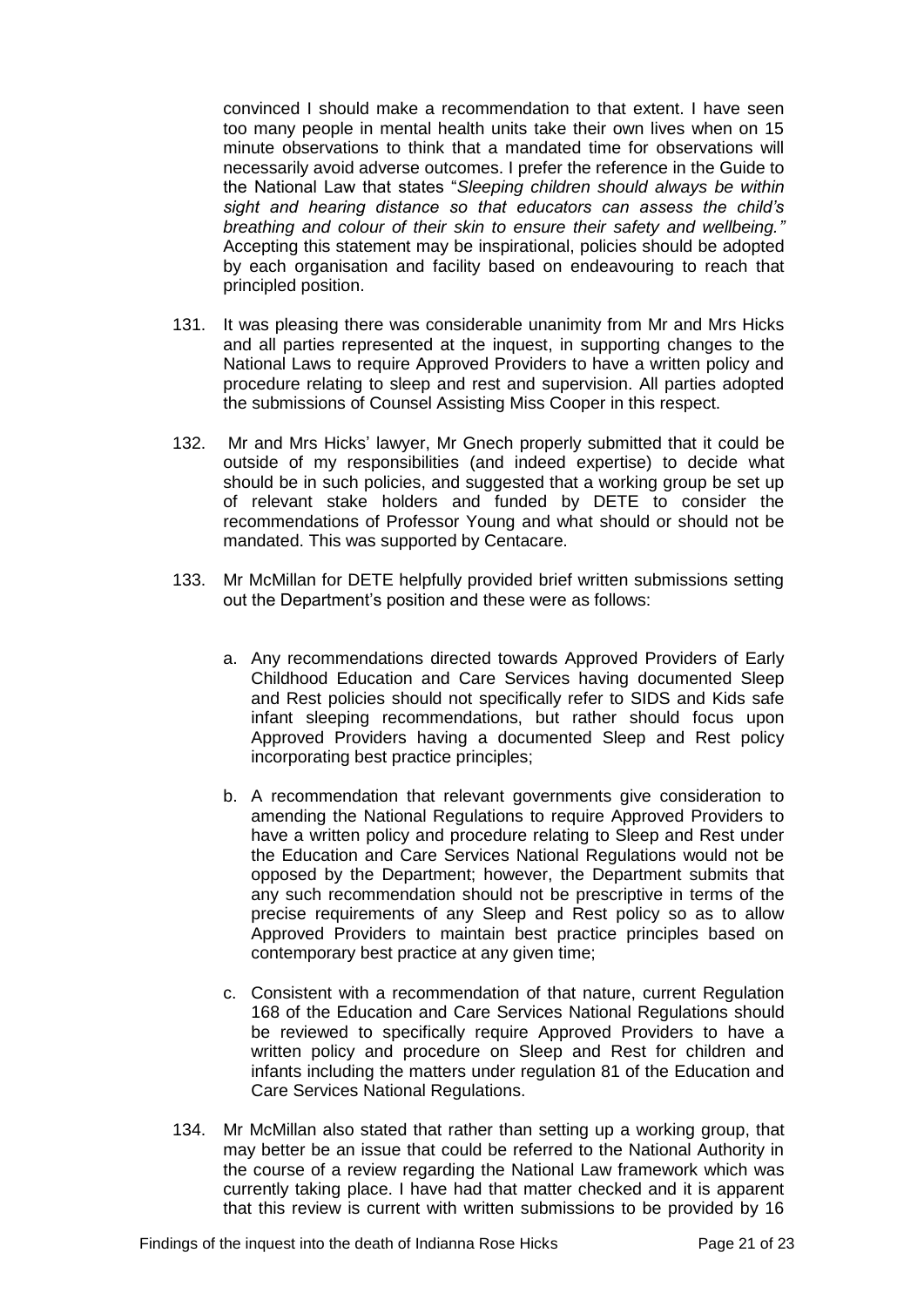January 2015. It is noted there is no reference to regulations 81 or 168 in the Regulation Impact Statement for proposed options for changes to the National Quality Framework. It is my view that this is a very good opportunity to refer my decision, particularly noting the unanimous support for change to the Regulations, to the National Authority for consideration in this review. I particularly note the Department's strong support for amendments to the regulations.

- 135. In relation the issue raised as to the extent to which any of my recommendations should be prescriptive or not in relation to the content of such policies, I note the evidence of Professor Young where she stated that regulations and guidelines should be principle based and not prescriptive, particularly given it is difficult to write a policy which dealt with all of the developmental changes that occurs in the first 12 months of an infant's life.
- 136. Given any legislative change, particularly nationally, will take some considerable time, all parties to the inquest agreed that there should be interim recommendations to Approved Providers to undertake a review of their Sleep and Rest and Supervision policies to ensure they meet current best practice, and if they do not have such a policy then one should be implemented as soon as possible. I note the Guide to the National Law refers people directly to the SIDS and Kids website and SIDS and Kids already have developed the *SIDS and Kids Infant Safe Sleeping Child Care Kit for Education and Care Services*, which includes a draft policy. That is clearly a good start for immediate action. I agree in part with the submission of Mr McMillan that in the end it is really a matter for each organisation to incorporate current best practice, and whether this should be from SIDS and Kids or some other form of authoritive advice is a matter for them.
- 137. It is my intention to forward a copy of these findings and recommendations to:
	- TAFE Queensland
	- Childcare Queensland
	- The Family Day Care Association of Queensland
	- The Australian Children's Education & Care Quality Authority

#### <span id="page-21-0"></span>**Findings required by s. 45**

#### <span id="page-21-1"></span>**Identity of the deceased** – Indianna Rose Hicks

<span id="page-21-2"></span>**How she died** – **Indianna was almost 5 months old when she** died suddenly and unexpectedly in her sleep on her first day with a family day carer. She had been fully swaddled, as instructed by her mother, and placed on her back for an afternoon sleep. When she was found she was seen to be in the prone position on her stomach. Her death was categorised by a forensic pathologist to be Sudden Infant Death Syndrome. By definition this means there was no pathological finding of a specific cause of death.